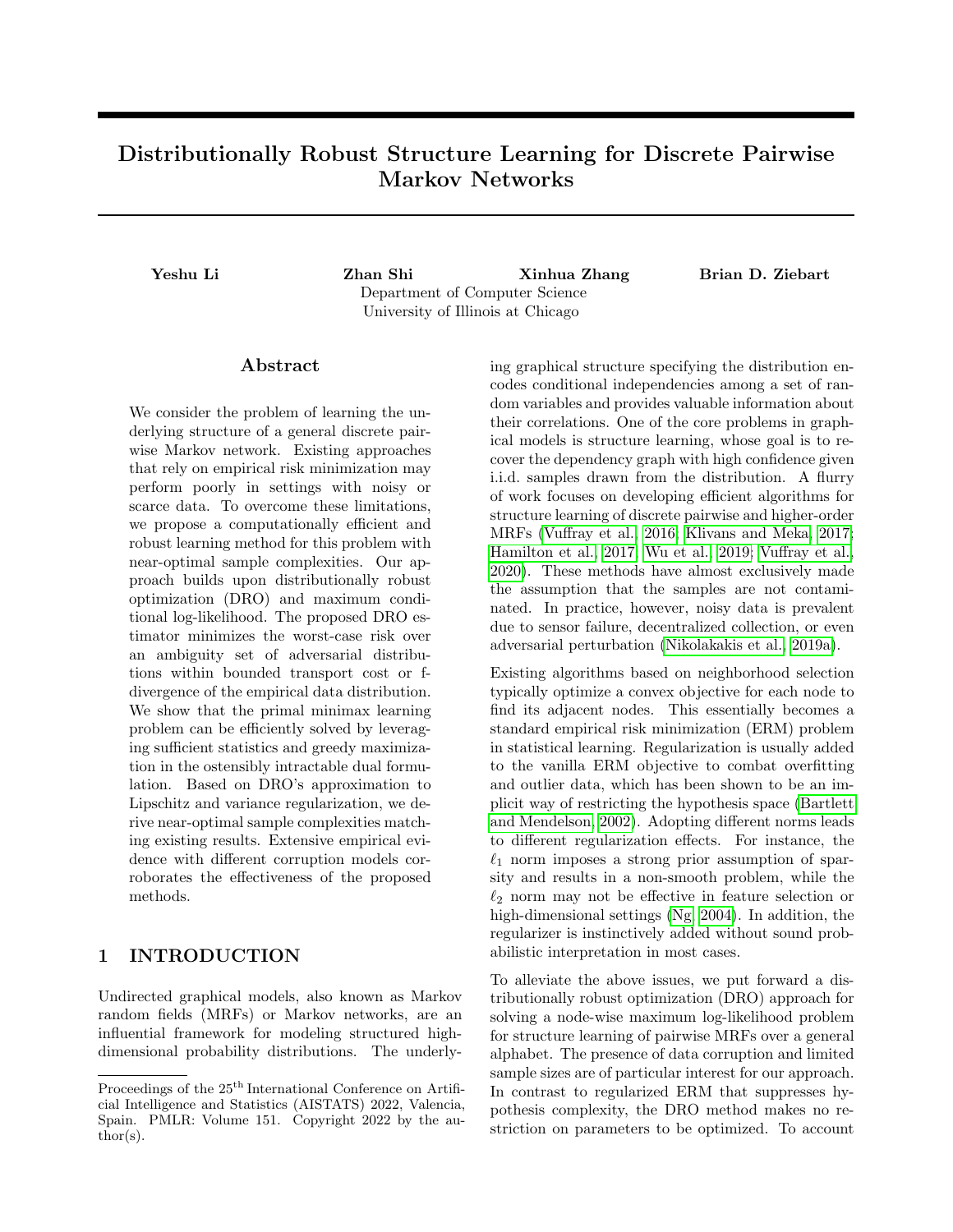for uncertainty about the true distribution due to noisy finite samples, it explicitly constructs an ambiguity set of distributions consistent with the true distribution pertaining to certain a priori properties. The optimal decision rule is then found by minimizing the worstcase expected cost over the ambiguity set so that it has the best performance evaluated by all adversarial distributions in the set. If the true distribution is included in the uncertainty set, it has implicitly optimized the estimator on it. The worst-case risk thus serves as an upper confidence bound on the true expected loss. An exponential number of outcomes in the discrete probability space of MRFs makes the naïve dual formulation based on the Wasserstein distance NP-hard thus intractable. By exploiting the greedy property of finding the worst-case risk, we reformulate the primal DRO problems based on the Wasserstein distance and Kullback–Leibler (KL) divergence into efficiently solvable convex optimization problems. Furthermore, the DRO approach has better probabilistic elucidation than standard regularization. We show that it encompasses both the  $\ell_{2,1}$ -constrained and  $\ell_{2,1}$ regularized logistic regression as special cases. It is inherently robust due to explicitly modeling distributional uncertainty. Based on Lipschitz and variance regularization, we derive near-optimal sample complexities with an additional linear term with ambiguity radius as its coefficient. Extensive experiments in different settings including three contamination models are conducted to validate our method against the state-of-the-art baseline [\(Wu et al., 2019\)](#page-10-1), which is hardly done in related work.

Contribution. Our contributions can be summarized as follows. (1) We propose the first computationally efficient and robust structure learning approach for discrete pairwise MRFs and prove that it subsumes existing methods as special cases. (2) We provide nearoptimal sample complexities that induce robustness at little cost. (3) We conduct extensive experiments on synthetic data, comparing our methods against the state-of-the-art baseline.

#### 1.1 Related Work

The MRF structure learning task plays an essential role in applications in a number of areas such as statistical mechanics [\(Chayes et al., 1984\)](#page-9-3), computer vision [\(Szeliski et al., 2006\)](#page-10-4), sociology [\(Eagle et al., 2009\)](#page-9-4) and neuroscience [\(Schneidman et al., 2006\)](#page-10-5).

There has been a rich body of work on structure learning of Ising models as well as non-binary higher-order MRFs. The study of this problem was initiated by the seminal work of [Chow and Liu](#page-9-5) [\(1968\)](#page-9-5) on the maximum likelihood estimator of a tree-structured MRF. Early attempts include hypothesis testing [\(Spirtes et al.,](#page-10-6)

[2000\)](#page-10-6), exhaustive neighborhood search [\(Bresler et al.,](#page-8-1) [2013\)](#page-8-1) and regularized pseudo-likelihood [\(Ravikumar](#page-10-7) [et al., 2010;](#page-10-7) [Jalali et al., 2011\)](#page-9-6). [Bresler](#page-8-2) [\(2015\)](#page-8-2) put forward a simple greedy algorithm that learns the structure of any sparse bounded-degree Ising models, which was improved to near-optimal sample complexity [\(Vuf](#page-10-0)[fray et al., 2016;](#page-10-0) [Lokhov et al., 2018\)](#page-9-7) and generalized to arbitrary MRFs [\(Hamilton et al., 2017;](#page-9-1) [Vuffray et al.,](#page-10-2) [2020\)](#page-10-2). A multiplicative weight update approach called Sparsitron, achieving near-optimal run-time and nearoptimal sample efficiency, was introduced by [Klivans](#page-9-0) [and Meka](#page-9-0) [\(2017\)](#page-9-0). [Wu et al.](#page-10-1) [\(2019\)](#page-10-1) revisited the classical regularized likelihood method [\(Ravikumar et al.,](#page-10-7) [2010\)](#page-10-7) and made a slight improvement over the sample complexity of Sparsitron with respect to dependence on model width.

The Ising model structure learning problem under the missing data setting was raised as an open problem by [Chen](#page-9-8) [\(2010\)](#page-9-8). Preliminary unidentifiability results on robust learning of Ising models were derived by [Lindgren et al.](#page-9-9) [\(2019\)](#page-9-9). Provably robust binary Ising model structure learning algorithms were developed for independent failure corruption [\(Goel et al., 2019\)](#page-9-10), tree-structured Ising model [\(Nikolakakis et al., 2019a;](#page-10-3) [Katiyar et al., 2020\)](#page-9-11), Huber's contamination model [\(Prasad et al., 2020\)](#page-10-8) and total variation contamination [\(Diakonikolas et al., 2021\)](#page-9-12). Robust structure learning methods for non-binary MRFs were studied in [Nikolakakis et al.](#page-10-9) [\(2019b\)](#page-10-9) and [Katiyar et al.](#page-9-13) [\(2021\)](#page-9-13) by assuming a tree-shaped underlying graph. To the best of our knowledge, there has been no robust structure learning algorithms for non-binary MRFs without structural constraints on the true graph.

DRO approaches have been adopted to address many statistical learning problems such as multivariate convex regression [\(Blanchet et al., 2019\)](#page-8-3), submodular maximization [\(Staib et al., 2019\)](#page-10-10) and more [\(Abadeh](#page-8-4) [et al., 2015;](#page-8-4) [Nguyen et al., 2018;](#page-10-11) [Si et al., 2020;](#page-10-12) [Esfa](#page-9-14)[hani and Kuhn, 2018;](#page-9-14) [Farnia and Tse, 2016;](#page-9-15) [Lee and](#page-9-16) [Raginsky, 2018;](#page-9-16) [Nguyen et al., 2020a,](#page-10-13)[b\)](#page-10-14).

## <span id="page-1-1"></span>2 PRELIMINARIES

#### <span id="page-1-0"></span>2.1 Notations

Throughout this manuscript, we denote by  $[n]$  the set  $\{1, 2, \ldots, n\}$  for  $n \in \mathbb{Z}_+$ . For a vector  $x \in \mathbb{R}^n$ , we use  $x_i$  for its *i*-th coordinate, and let  $x_{-i} \in \mathbb{R}^{n-1}$  represent  $(x_j : j \neq i)$ ,  $x_S \in \mathbb{R}^{|S|}$  represent  $(x_i : i \in S)$ , and  $x_{i=c}$  represent  $[x_1, \ldots, x_{i-1}, c, x_{i+1}, \ldots, x_n]$ <sup>†</sup> for some  $c \in \mathbb{R}$ . We follow the column vector convention and write  $x^{\dagger} \in \mathbb{R}^{1 \times n}$  as a row vector which is the transpose of the column vector  $x \in \mathbb{R}^{n \times 1}$ . The  $\ell_p$ -norm of a vector is indicated by  $\lVert \cdot \rVert_p := (\sum_i |x_i|^p)^{1/p}$  with  $|\cdot|$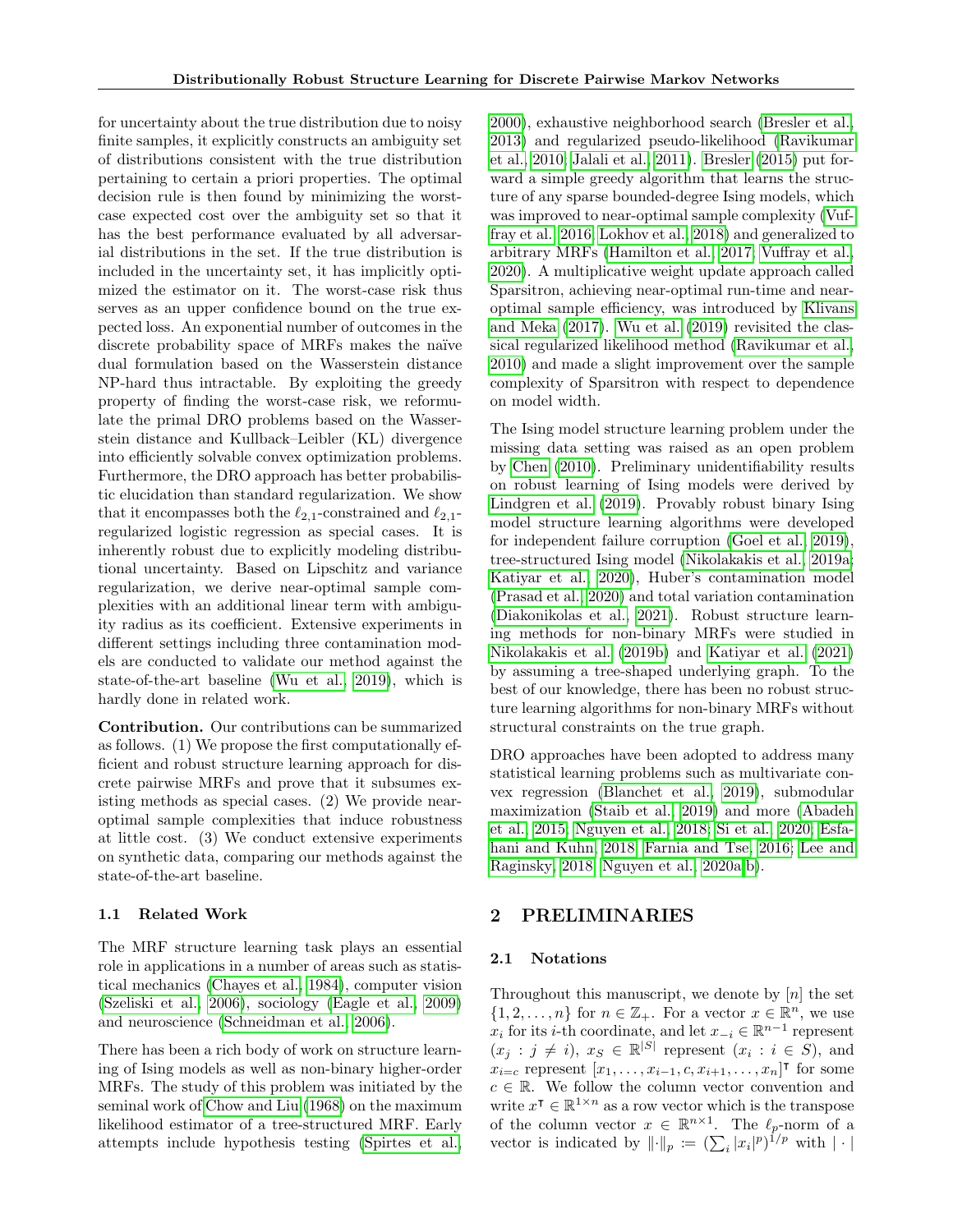being the modulus. For a matrix  $A \in \mathbb{R}^{n \times m}$ , we use  $A_{i(1)}j$ ,  $A_{i(2)}*$  and  $A_{i(1)}j$  to denote its  $(i, j)$ -th entry, *i*th row and  $j$ -th column respectively, where comma is sometimes omitted. The  $\ell_{p,q}$  norm of A is computed as  $||A||_{p,q} := ||(||A_{i*}||_p : i ∈ [n])||_q$ . For two matrices  $A, B \in \mathbb{R}^{n \times m}$ , the inner product of them is designated by  $\langle A, B \rangle \triangleq \text{Tr}[A^{\dagger}B]$ , while the Hadamard product is written as  $A \odot B$  for element-wise multiplication. By a slight abuse of notation, we use |A| or  $#A$  to indicate the cardinality of a set A. We denote by  $\mathbb{T}(x) \in \mathbb{R}^n$ a vector with non-decreasing components as a result of sorting  $(x_i : i \in [n])$ . We represent a vector with all ones (zeroes) as  $1(0)$ . Given a distribution  $\mathbb P$  on a set  $\Xi$ , we denote by  $\mathbb{P}^m$  the m-fold product of  $\mathbb P$  on the Cartesian product  $\Xi^m$ . We use  $\mathbb{E}^{\mathbb{P}}$  to represent the expectation under  $\mathbb{P}$ . The *i*-th standard basis vector is written as  $v^{(i)}$  with  $v_i^{(i)} = 1$  and  $v_j^{(i)} = 0$  for  $j \neq i$ . Denote  $V := \{v^{(i)} : i \in [k]\}$  as the set of basis vectors in  $\mathbb{R}^k$  and  $V^{(n \times k)} \subset \{0,1\}^{n \times k}$  as the set of all  $n \times k$ matrices whose rows are k-dimensional standard basis vectors. The least d-Lipschitz constant of a function  $f : \Xi \to \mathbb{R}$  is written as  $\text{lip}_d(f)$  with a metric d.

#### <span id="page-2-3"></span>2.2 Learning Pairwise Markov Networks over General Alphabet

To begin with, we consider the definition of a general discrete pairwise MRF.

**Definition 1.** Let k be the alphabet size. Let  $W =$  $\{W^{(ij)} \in \mathbb{R}^{k \times k} : i \neq j \in [n]\}$  be a collection of symmetric weight matrices and  $\Theta = \{ \theta^{(i)} \in \mathbb{R}^k : i \in [n] \}$ be a collection of external field vectors. Let  $\mathcal{G} = (\mathcal{V}, \mathcal{E})$ be an undirected graph with nodes  $V = [n]$  and edges  $\mathcal{E} = \{\{i, j\} \subseteq \mathcal{V} : W^{(ij)} \neq \mathbf{0}\}.$  Then the n-variable pairwise undirected graphical model with underlying dependency graph G is a distribution  $\mathcal{D} \equiv \mathcal{D}(\mathcal{W}, \Theta)$ over  $[k]^n$  such that

<span id="page-2-2"></span>
$$
\mathbb{P}_{Z \sim \mathcal{D}(\mathcal{W}, \Theta)}[Z = z] \propto \exp \left( \sum_{i < j \in [n]} W_{z_i z_j}^{(ij)} + \sum_{i \in [n]} \theta_{z_i}^{(i)} \right).
$$

Define the width of the model as  $\lambda(\mathcal{D})$  $\sup_{i\in [n],a\in [k]} \big(\sum_{j\neq i\in [n]} \sup_{b\in [k]} |W_{ab}^{(ij)}| \quad \ \, +\quad \ \ |\theta|$  $_{a}^{\left( i\right) }\left\vert \right)$ and the minimum edge weight as  $\eta(\mathcal{D})$  :=  $\inf_{\{i,j\}\in\mathcal{E}}\sup_{a,b\in[k]}|W_{ab}^{(ij)}|.$ 

We make the following assumptions on  $\mathcal{D}(\mathcal{W}, \Theta)$ .

<span id="page-2-0"></span>Assumption 1.  $W^{(ij)}$  has centered rows and columns:  $\sum_{a \in [k]} W_{ab}^{(ij)} = \sum_{b \in [k]} W_{ab}^{(ij)} = 0.$ 

<span id="page-2-1"></span>Assumption 2. The model width is upper bounded by a positive constant  $\lambda$ :  $\lambda(\mathcal{D}) < \lambda$ . The minimum edge weight is lower bounded by a positive constant  $\eta$ :  $\eta(\mathcal{D}) \geq \eta$ .

According to Fact 8.2 in [Klivans and Meka](#page-9-0) [\(2017\)](#page-9-0), Assumption [1](#page-2-0) is made without loss of generality because centering  $(W, \Theta)$  leads to  $(W', \Theta')$  with the same distribution:  $\mathcal{D}(\mathcal{W}, \Theta) = \mathcal{D}(\mathcal{W}', \Theta')$ . One of the useful properties induced by Assumption [2](#page-2-1) is that the nodewise conditional distributions are bounded away from 0 and 1. Although  $\eta$  is usually assumed to be known, in practice it can be determined based on the tail of the learned weights distribution in the vicinity of zero.

We note the following fact that the conditional distributions of a pairwise MRF can be written as a logistic function  $\sigma(x) := (1 + e^{-x})^{-1}$  if the dependent variable is restricted to a pair of values.

<span id="page-2-6"></span>Fact 1. Let  $Z \sim \mathcal{D}(\mathcal{W}, \Theta)$  be a discrete pairwise graphical model over  $[k]^n$ . For any  $i \in [n]$  and  $\alpha \neq$  $\beta \in [k]$ , we have

$$
\mathbb{P}[Z_i = \alpha | Z_i \in \{\alpha, \beta\}, Z_{-i} = z_{-i}]
$$
  
=  $\sigma(\sum_{j \neq i} (W_{\alpha z_j}^{(ij)} - W_{\beta z_j}^{(ij)}) + \theta_{\alpha}^{(i)} - \theta_{\beta}^{(i)}) \triangleq \sigma(\langle \bar{W}, \bar{Z} \rangle),$ 

where  $\bar{W} \in \mathbb{R}^{n \times k}$  is defined as  $\bar{W}_{i*} := [\theta_{\alpha}^{(i)} - \theta_{\beta}^{(i)}]$  $_{\beta}^{(i)},\mathbf{0}^{\intercal}],$ and  $\bar{W}_{j*} := W_{\alpha*}^{(ij)} - W_{\beta*}^{(ij)}$  $f^{(ij)}_{\beta *}$  for  $j \neq i \in [n]$ .  $\bar{Z} :=$ OneHot $(z_{i=1}) \in V^{(n \times k)}$  encodes  $z_{i=1}$  such that  $\bar{Z}_{i*}$  $v^{(1)}$ <sup>T</sup> and  $\overline{Z}_{j*} = v^{(z_j)}$ <sup>T</sup> for  $j \neq i$ .

The definition of  $\bar{W}$  implies  $\|\bar{W}\|_{2,1} \leq 2\lambda\sqrt{2}$ k. Let  $\{\bar{z}^{(1)},\ldots,\bar{z}^{(m)}\}\stackrel{iid}{\sim}\mathcal{D}(\mathcal{W},\Theta)$  be a set of m samples and  $\{z^{(1)}, \ldots, z^{(m')}\}\$ be its subset with  $z_i^{(j)} \in \{\alpha, \beta\}.$ Define  $y^{(j)} = 1$  if  $z_i^{(j)} = \alpha$  and  $y^{(j)} = -1$  if  $z_i^{(j)} = \beta$ . In order to estimate the graph parameters  $W$ , it is thus natural to solve an  $\ell_{2,1}$ -constrained logistic regression problem by minimizing the negative conditional loglikelihood for each  $i \in [n]$  and  $\alpha \neq \beta \in [k]$  as follows:

$$
\hat{W}^{(i\alpha\beta)} \in \underset{\substack{W \in \mathbb{R}^{n \times k}, \\ \|W\|_{2,1} \le 2\lambda\sqrt{k}}}{\arg\inf} \frac{1}{m'} \sum_{j=1}^{m'} \ell(y^{(j)} \langle W, \text{OneHot}(z_{i=1}^{(j)}) \rangle),\tag{1}
$$

where  $\ell(x) := \ln(1 + e^{-x}) \triangleq -\ln \sigma(x)$  represents the logistic loss function. Centering  $\hat{W}^{(i\alpha\beta)}$  as

<span id="page-2-4"></span>
$$
U_{i*}^{(i\alpha\beta)} := \hat{W}_{i*}^{(i\alpha\beta)} + \frac{1}{k} \sum_{j \neq i \in [n], a \in [k]} \hat{W}_{ja}^{(i\alpha\beta)} \mathbf{1}^{\mathsf{T}} \qquad (2)
$$
  

$$
U_{j*}^{(i\alpha\beta)} := \hat{W}_{j*}^{(i\alpha\beta)} - \frac{1}{k} \sum_{a \in [k]} \hat{W}_{ja}^{(i\alpha\beta)} \mathbf{1}^{\mathsf{T}} \quad \forall j \neq i,
$$

yields a minimizer of Eq. [\(1\)](#page-2-2) due to  $\langle \hat{W}^{(i\alpha\beta)}, \bar{Z} \rangle =$  $\langle U^{(i\alpha\beta)}, \bar{Z} \rangle.$ 

Finally, we can estimate the weight matrices  $W^{(ij)}$  via

<span id="page-2-5"></span>
$$
\hat{W}_{\alpha}^{(ij)} := \frac{1}{k} \sum_{\beta \in [k]} U_{j*}^{(\alpha \beta)} \quad \forall j \neq i \in [n], \alpha \in [k]. \tag{3}
$$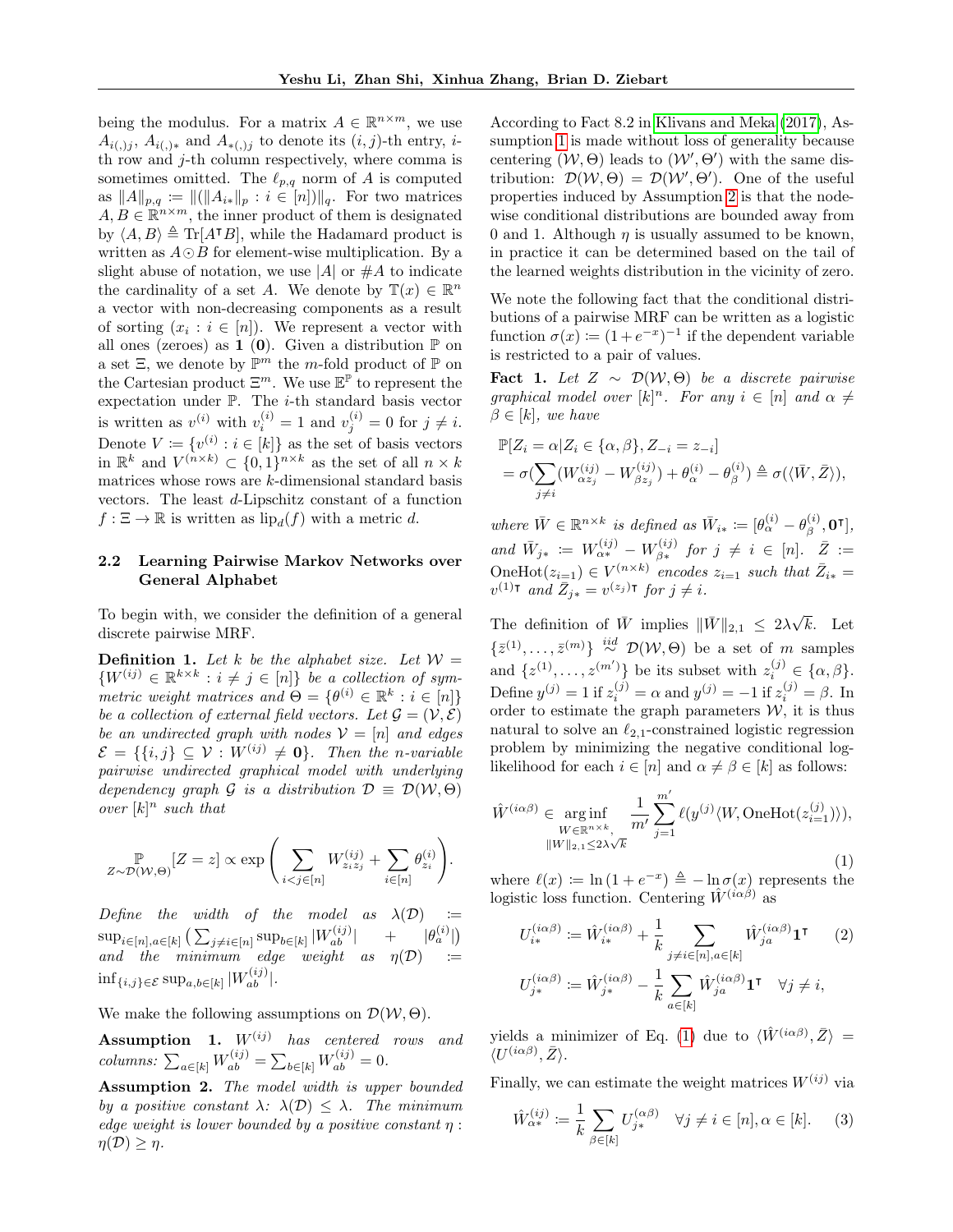The edge set of the estimated dependency graph can be formed by thresholding [\(Ravikumar et al., 2010;](#page-10-7) [Wu et al., 2019\)](#page-10-1):

<span id="page-3-2"></span>
$$
\hat{\mathcal{E}} \coloneqq \{ \{i, j\} : \|\hat{W}^{(ij)}\|_{\infty} \ge \eta/2, i < j \in [n] \}.
$$
 (4)

#### 2.3 Distributionally Robust Learning

In classical statistical learning, we are given a class  $P(\Xi)$  of probability measures supported on a measurable instance space  $\Xi$  as well as a class  $\mathcal F$  of measurable functions  $f : \mathcal{Z} \to \mathbb{R}_+$ , sometimes considered as the hypothesis space, where each  $f \in \mathcal{F}$  assigns a scalar cost value to each instance  $\xi \in \Xi$ . Given a distribution  $\mathbb{P} \in \mathcal{P}(\Xi)$ , the goal is to infer a hypothesis  $f^*$  whose risk is minimum or nearly optimal with high confidence, which is equivalent to a stochastic optimization problem:

<span id="page-3-1"></span>
$$
\inf_{f \in \mathcal{F}} \int_{\Xi} f(\xi) \mathbb{P}(\mathrm{d}\xi). \tag{5}
$$

In practical terms, only a finite set of in-sample data  $\{\xi^{(1)}, \ldots, \xi^{(m)}\}$  drawn i.i.d. from the unknown  $\mathbb P$  is accessible. On account of this, regularized ERM is usually adopted to find a hypothesis function  $\hat{f}$  that faithfully minimizes an approximate expected risk:

<span id="page-3-0"></span>
$$
\hat{f} \in \arg\inf_{f \in \mathcal{F}} \int_{\Xi} f(\xi) \hat{\mathbb{P}}_m(\mathrm{d}\xi) + \lambda' \Omega(f),
$$

where  $\hat{\mathbb{P}}_m = \frac{1}{m} \sum_{i=1}^m \delta_{\xi^{(i)}}$  with  $\delta_{\xi^{(i)}}$  being the Dirac point measure at  $\xi^{(i)}$ ,  $\Omega(\cdot)$  represents a function quantifying hypothesis complexities and  $\lambda'$  is a trade-off coefficient to combat overfitting.

Distributionally robust optimization provides an alternative perspective to ERM. Because of limited information about the true data-generating distribution, the DRO framework explicitly models uncertainty by constructing an ambiguity set that contains the unknown distribution with high confidence, based on a nominal distribution. DRO seeks to minimize the worst-case expected risk instead of the empirical risk:

$$
\inf_{f \in \mathcal{F}} \sup_{\mathbb{Q} \in \mathcal{A}} \int_{\Xi} f(\xi) \mathbb{Q}(\mathrm{d}\xi),\tag{6}
$$

where  $A \subseteq \mathcal{P}(\Xi)$  is an ambiguity set. Intuitively, an appropriate ambiguity set is expected to yield an efficiently solvable optimization problem, a near-optimal and asymptotically consistent estimator.

The ambiguity set  $A$  is typically taken as a ball of radius  $\varepsilon$  centered at a nominal measure:  $B_{\varepsilon}(\mathbb{P}) := \{ \mathbb{Q} \in$  $\mathcal{P}(\Xi)$ : div $(\mathbb{Q}, \mathbb{P}) \leq \varepsilon$ , where div $(\cdot, \cdot)$  measures the discrepancy between two distributions. We consider two popular choices of  $div(\cdot, \cdot)$ , based on the Wasserstein metric and relative entropy.

**Definition 2.** Assume that  $\Xi$  is a Polish space equipped with a metric  $d : \Xi \times \Xi \rightarrow \mathbb{R}_+$ . Denote by  $\mathcal{P}(\Xi)$  the space of all Borel probability measures on  $\Xi$ , and by  $\mathcal{P}_p(\Xi)$  the space of all  $\mathbb{P} \in \mathcal{P}(\Xi)$  with finite p-th moments for  $p \geq 1$ . Let  $M(\Xi^2)$  be the set of probability measures on the product space  $\Xi \times \Xi$ . The p-Wasserstein distance between two distributions  $\mathbb{P}, \mathbb{Q} \in \mathcal{P}_p(\Xi)$  is defined as

$$
W_p(\mathbb{P}, \mathbb{Q}) := \inf_{\Pi \in M(\Xi^2)} \left\{ \left[ \int_{\Xi^2} d^p(\xi, \xi') \Pi(\mathrm{d}\xi, \mathrm{d}\xi') \right]^{\frac{1}{p}} : \Pi(\mathrm{d}\xi, \Xi) = \mathbb{P}(\mathrm{d}\xi), \Pi(\Xi, \mathrm{d}\xi') = \mathbb{Q}(\mathrm{d}\xi') \right\}.
$$

Wasserstein distances arise in the problem of optimal transport and can be interpreted as the minimum cost of moving the probability measure  $\mathbb P$  to  $\mathbb Q$  with unit transport costs specified by  $d(\xi, \xi')$ .

**Definition 3.** Let  $\mathbb{Q} \in \mathcal{P}(\Xi)$  be absolutely continuous with respect to  $\mathbb{P} \in \mathcal{P}(\Xi)$ . Let  $\frac{d\mathbb{Q}(\xi)}{d\mathbb{P}(\xi)}$  be the Radon-Nikodym derivative. The Kullback-Leibler divergence from  $\mathbb{Q}$  to  $\mathbb{P}$  is defined as

$$
D_{\mathrm{KL}}(\mathbb{Q} \parallel \mathbb{P}) \triangleq \int_{\Xi} \ln \frac{\mathrm{d}\mathbb{Q}(\xi)}{\mathrm{d}\mathbb{P}(\xi)} \mathrm{d}\mathbb{Q}(\xi).
$$

The relative entropy, or KL divergence, arises in information theory and is a well-known asymmetric measure of discrepancy between distributions.

# <span id="page-3-3"></span>3 DISTRIBUTIONALLY ROBUST STRUCTURE LEARNING

We propose to reconstruct the structure of a discrete pairwise undirected graphical model with a distributionally robust learning framework, inspired by the  $\ell_{2,1}$ -constrained logistic regression approach and the DRO framework. In this section, we present our DRO formulation and its dual formulations that give rise to tractable convex programs. We additionally show connections of our method to regularized ERM as well as  $\ell_{2,1}$ -constrained logistic regression. We defer all proofs to the supplementary material.

### 3.1 Learning Discrete Pairwise Markov Networks with DRO

In the setting where the in-sample data is sparse or noisy, directly applying the sparse logistic regression approach usually results in a problematic dependency graph with missing or spiky edges due to overfitting. In consideration of uncertainty about the unknown true distribution, based on the logistic objective, we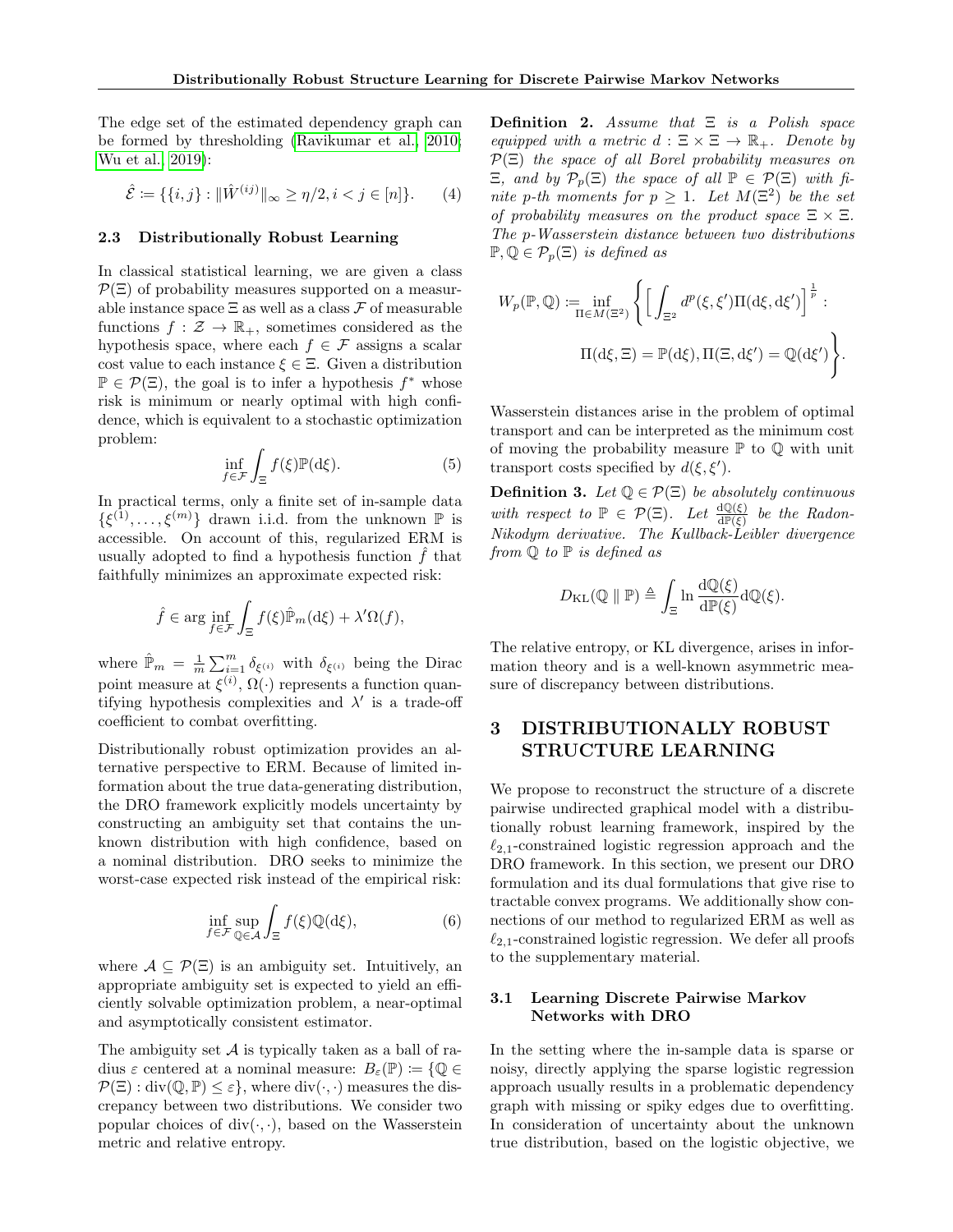propose to learn pairwise MRFs by minimizing the worst-case risk taken over an ambiguity set centered at the empirical probability measure:

<span id="page-4-1"></span>**Definition 4.** Let  $\Xi = \mathcal{X} \times \mathcal{Y} = V^{((n-1) \times k)} \times \{-1, 1\}.$ Given m samples  $\{\bar{z}^{(1)}, \ldots, \bar{z}^{(m)}\} \stackrel{iid}{\sim} \mathcal{D}(\mathcal{W}, \Theta)$ , the goal of learning discrete pairwise MRFs with distributionally robust logistic regression is to find the optimal  $\hat{W}^{(i\alpha\beta)}$  for each  $i \in [n]$  and  $\alpha \neq \beta \in [k]$  via minimax statistical learning, formally,

<span id="page-4-0"></span>
$$
\hat{W}^{(i\alpha\beta)} \in \underset{W \in \mathbb{R}^{n \times k} \mathbb{Q} \in B_{\varepsilon}(\hat{\mathbb{P}}_{m'})}{\text{sup}} \int_{\Xi} \ell(y \langle W, X \rangle) \mathbb{Q}(\mathrm{d}(x, y)),
$$

 $(7)$ where  $X \coloneqq [x]$ <sup>T</sup>  $_{1...i-1,*}^{\mathsf{T}},v^{(1)\mathsf{T}},x_{i}^{\mathsf{T}}$  $\prod_{i...n-1,*}$ <sup>†</sup> inserts the first standard basis vector into the *i*-th row of x.  $\hat{\mathbb{P}}_{m'}$  is the empirical distribution for a set of transformed m′ samples  $\{\xi^{(1)},\ldots,\xi^{(m')}\}\$  such that, for any  $\xi^{(j')}\ =\$  $(x^{(j')}, y^{(j')}) \in \Xi, j' \in [m']$  and its corresponding original sample  $\bar{z}^j, j \in [m]$ , we have  $\bar{z}_i^{(j)} \in \{\alpha, \beta\}, y^{(j')} = 1$ if  $\bar{z}_i^{(j)} = \alpha$  and  $y^{(j')} = -1$  if  $\bar{z}_i^{(j)} = \beta$ , with  $x^{(j')} =$ OneHot $(\bar{z}_{-i}^{(j)})$ .

Note that if  $\varepsilon$  is set to zero, Eq. [\(7\)](#page-4-0) reduces to an unconstrained version of Eq. [\(1\)](#page-2-2). More importantly, the DRO formulation in Eq. [\(7\)](#page-4-0) is an infinite-dimensional optimization problem, which is generally impossible to solve directly.

#### 3.2 Tractable Reformulations

We show that the DRO problem in Definition [4](#page-4-1) can be solved efficiently via its dual formulations. The following theorem presents a tractable convex reformulation for the primal problem in Eq. [\(7\)](#page-4-0) if a Wasserstein ball is adopted as the ambiguity set.

**Theorem 1.** Let  $W_1(\cdot, \cdot)$  be the type-1 Wasserstein distance with  $p = 1$  and metric  $d(\xi, \xi') \triangleq$  $d((x, y), (x', y')) \coloneqq \|x - x'\|_{1,1} + \frac{\kappa}{2}|y - y'|$  for  $\xi, \xi' \in$  $\Xi$ ,  $\kappa \in \mathbb{R}_+$ . Let  $B^{W_1}_\varepsilon(\hat{\mathbb{P}}_{m'}) \; := \; \{ \mathbb{Q} \; \in \; \mathcal{P}_1(\Xi) \; : \;$  $W_1(\hat{P}_{m'},\mathbb{Q}) \leq \varepsilon = \frac{\varepsilon_0}{\sqrt{m'}}\}$  be the ambiguity set. Then the primal problem in Eq. [\(7\)](#page-4-0) is equivalent to

$$
\inf_{\substack{W \in \mathbb{R}^{n \times k}, \\ \gamma \ge 0}} \gamma \varepsilon + \frac{1}{m'} \sum_{j=1}^{m'} \sup_{\substack{0 \le r \le n-1 \in \mathbb{Z}, \\ g \in \{-1, 1\}}} [-\frac{1}{2} \gamma \kappa (1 + gy^{(j)}) \n- 2r\gamma + \ln (1 + e^{\langle gW, X^{(j)} \rangle + \langle \mathbb{T}(\delta)_{1...r}, 1 \rangle})], \quad (8)
$$

 $where \ \ X^{(j)} \ \ := \ \ [\boldsymbol{x}_{1...i-1,*}^{(j)\intercal}, \boldsymbol{v}^{(1)\intercal}, \boldsymbol{x}_{i...n-1,*}^{(j)\intercal}]^{\intercal}, \ \ \delta \ \ := \nonumber$  $[\sup_{l \in [k]} (gW)_{jl} : j \neq i \in [n]]^{\mathsf{T}} - (gW_{-i,*} \odot x^{(j)}) \mathbf{1},$ and  $\mathbb{T}(x)$  is defined as a vector with non-decreasing components as a result of sorting x, introduced in Section [2.1.](#page-1-0)

We give a proof sketch here. After decomposing the Wasserstein constraint based on the label domain, the Lagrangian dual problem of Eq. [\(7\)](#page-4-0) includes an inner maximization over a set of  $k^{\Theta(n)}$  discrete values:  $\sup_{g \in \{-1,1\}, x \in V^{((n-1)\times k)}} \ln(1 + e^{g\langle W,X \rangle}) - \gamma ||x^{(j)} ||x||_1 - \frac{1}{2}\gamma \kappa (1 + gy^{(j)})$ . This cannot be further simplified via the Fenchel conjugate trick in [Esfahani and Kuhn](#page-9-14) [\(2018\)](#page-9-14) due to the non-convexity of our distribution support  $V^{((n-1)\times k)}$ . Instead, by noting the monotonicity of  $e^{\langle gW, X^{(j)}\rangle + \langle \mathbb{T}(\delta)_{1...r}, 1\rangle}$  by fixing  $||x^{(j)} - x||_1 = 2r$ satisfied by some  $x$ 's, we obtain the above convex objective  $(8)$  with a sum of m' point-wise maximum functions of  $\Theta(n)$  convex functions of the primal variable W and the dual variable  $\gamma$ . The sorting operation required to evaluate  $\mathbb{T}(\cdot)$  can be accomplished in  $\Theta(n \log n)$  for sub-derivative evaluation.

One of the benefits brought by the Wasserstein DRO formulation is that it subsumes the  $\ell_{2,1}$ -constrained [\(Wu et al., 2019\)](#page-10-1) as well as regularized logistic regression approaches [\(Ravikumar et al., 2010\)](#page-10-7) as special cases, as shown by the following theorem, which implies that minimizing the classic objectives is not enough to ensure distributional robustness: √

**Theorem 2.** If  $\kappa = \infty$ ,  $||W||_{2,1} \leq 2\lambda$  $\lim_{\epsilon \to 0} 2.$  If  $\kappa = \infty$ ,  $||W||_{2,1} \leq 2\lambda \sqrt{k}$  and  $\gamma \geq$  $(n+2)\lambda\sqrt{k}$ , the convex program in [\(8\)](#page-4-2) subsumes the standard  $\ell_{2,1}$ -constrained logistic regression approach in [\(1\)](#page-2-2) as a special case. If  $\kappa = \infty$  and  $\gamma \geq \frac{n+2}{2} ||W||_{2,1}$ , it subsumes the  $\ell_{2,1}$ -regularized logistic regression approach as a special case.

Intuitively, when  $\kappa = \infty$ , flipping  $y^{(j)}$  causes infinite transport cost. In this case, it is assumed that the realization of each  $y^{(j)}$  given  $x^{(j)}$  is deterministic. Instead of taking into account the ambiguity only in the covariate measure  $\mathbb{Q}(dx)$ , the Wasserstein DRO structure learning formulation grants flexibility to the joint measure  $\mathbb{Q}(d\xi)$ . Modeling joint measure uncertainty is non-trivial here because all the random variables are involved in the node-alphabet-wise distributionally robust logistic regression problem in Eq. [\(7\)](#page-4-0).

If KL divergence is adopted to construct the ambiguity set, a tractable convex program can be derived as a corollary from Theorem 4 in [Hu and Hong](#page-9-17) [\(2013\)](#page-9-17):

Corollary 1. Let  $B^{\text{KL}}_{\varepsilon}(\hat{\mathbb{P}}_{m'}) = \{ \mathbb{Q} \in \mathcal{P}(\Xi)$ :  $D_{\text{KL}}(\mathbb{Q}, \hat{\mathbb{P}}_{m'}) \leq \varepsilon = \frac{\varepsilon_0}{m'}\}$  be a KL divergence ball. The primal problem in Eq. [\(7\)](#page-4-0) with  $B_{\varepsilon}(\hat{\mathbb{P}}_{m'}) = B_{\varepsilon}^{\text{KL}}(\hat{\mathbb{P}}_{m'})$ is equivalent to

<span id="page-4-3"></span><span id="page-4-2"></span>
$$
\inf_{\substack{W \in \mathbb{R}^{n \times k}, \\ \gamma \ge 0}} \gamma \ln \left[ \frac{1}{m'} \sum_{j=1}^{m'} \left( 1 + e^{-y^{(j)} \langle W, X^{(j)} \rangle} \right)^{\frac{1}{\gamma}} \right] + \gamma \varepsilon. \tag{9}
$$

In contrast to the convex program with inner maximization in Eq. [\(8\)](#page-4-2), the direct minimization problem in Eq. [\(9\)](#page-4-3) based on KL divergence balls can be solved more efficiently. This class of problems have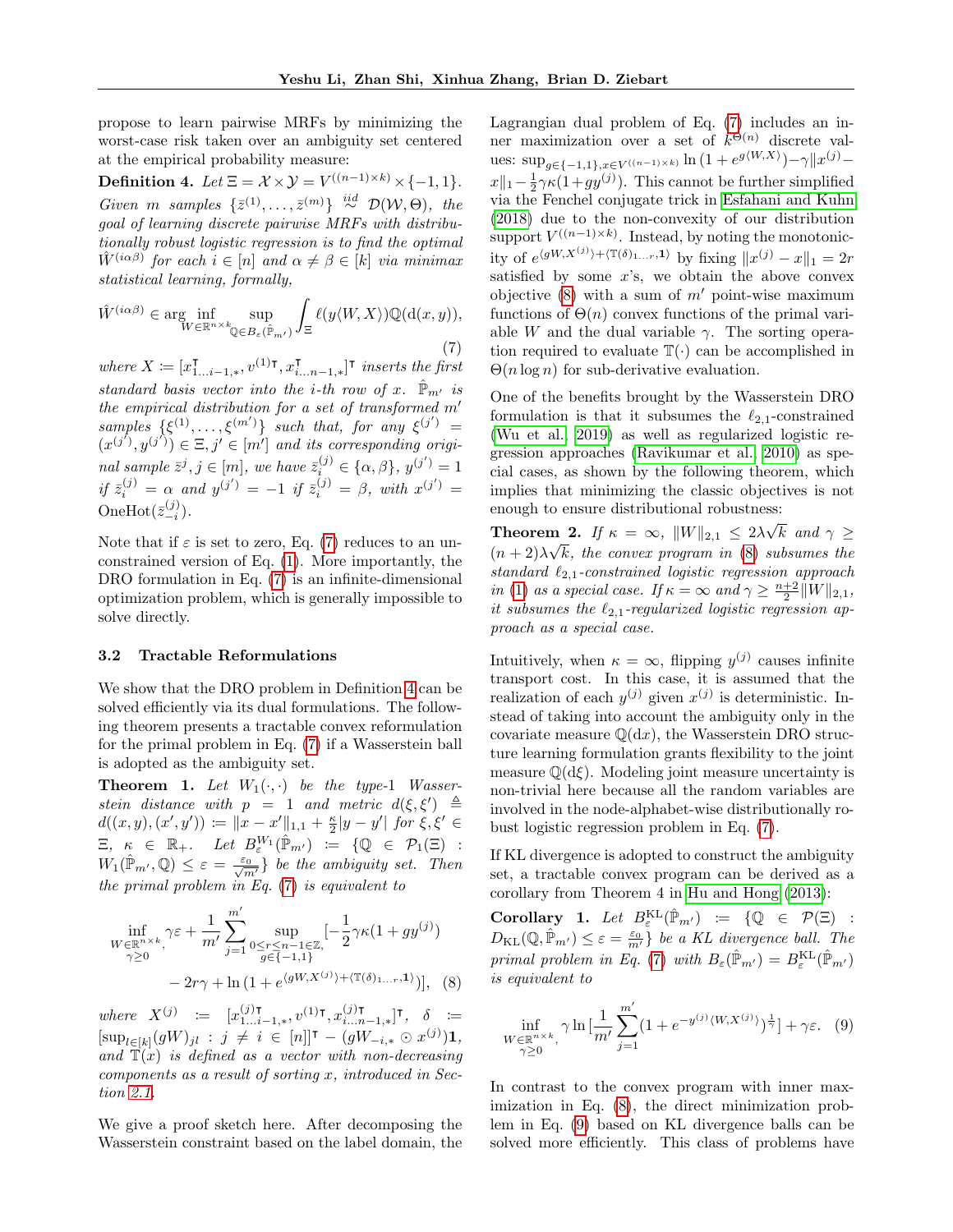been shown to recover adversarial reweighting [\(Li and](#page-9-18) [Dunson, 2020\)](#page-9-18) and variance regularization [\(Duchi and](#page-9-19) [Namkoong, 2019\)](#page-9-19).

## <span id="page-5-2"></span>4 THEORETICAL GUARANTEES

In this section, we study statistical properties of the proposed estimators. More specifically, we derive generalization bounds, excess true risk bounds and sample complexities of our methods.

It is non-trivial to quantify the number of samples needed to recover the dependency graph with high probability in a structure learning problem. An initial attempt we made is to leverage a 0-concentration bound under 1-Wasserstein distance in the form of  $\mathbb{P}^m[W_1(\mathbb{P}, \hat{\mathbb{P}}_m) \geq \varepsilon] \leq f(d, n, k, m, \varepsilon)$  to get a uniform upper confidence bound on the generalization error. It turns out that even the most advanced mean-concentration bounds  $O(m^{-\frac{1}{n}})$  [\(Lei et al., 2020;](#page-9-20) [Weed et al., 2019\)](#page-10-15) with essentially optimal dependence on data dimensionality  $n$  lead to a sample complexity  $O(C^{\frac{n k}{2}})$  with exponential dependence on n. The cause of the issue might be that convergence of  $\hat{P}_m$ to  $\mathbb P$  is much slower than convergence of  $W_1(\hat{P}_m, \mathbb P)$  to its mean  $\mathbb{E}^{\mathbb{P}^m} W_1(\hat{\mathbb{P}}_m, \mathbb{P})$  in high dimensional settings  $(p = 1$  with large *n*). Hence the generalization bounds obtained via measure concentration are too conservative to be useful in our case.

Instead, we consider the following lemma about a uniform generalization bound based on bounded Lipschitz loss functions [\(Shalev-Shwartz and Ben-David, 2014\)](#page-10-16) and Rademacher complexities [\(Bartlett and Mendel](#page-8-0)[son, 2002\)](#page-8-0).

<span id="page-5-3"></span>Lemma 1 (Lemma 11 in [Wu et al.](#page-10-1)  $(2019)$ ). Let  $D$ be a distribution on  $\mathcal{X} \times \mathcal{Y}$ , where  $\mathcal{X} := \{x \in \mathbb{R}^{n \times k}$ .  $||x||_{2,\infty}$  ≤  $X_{2,\infty}$ } and  $\mathcal{Y} := \{-1,1\}$ . Let  $\ell : \mathbb{R} \to \mathbb{R}$ be a loss function with Lipschitz constant  $L_{\ell}$ . Define the expected loss as  $\mathcal{L}(w) := \mathbb{E}^{\mathcal{D}} \ell(y \langle w, x \rangle)$  and the empirical loss as  $\mathcal{L}(w) \coloneqq \frac{1}{m} \sum_{i=1}^{m} \ell(\mathcal{Y}^{(i)}\langle w, x^{(i)} \rangle),$ where  $\{x^{(i)}, y^{(i)}\}_{i=1}^m \stackrel{iid}{\sim} \mathcal{D}$ . Define  $\mathcal{W} \coloneqq \{w \in \mathbb{R}^{n \times k}$ :  $||w||_{2,1} \leq W_{2,1}$ . Then with probability at least  $1 - \rho$ over the draw of m samples, we have that for all  $w \in \mathcal{W}, 0 < \rho \leq 1,$ 

$$
\mathcal{L}(w) - \hat{\mathcal{L}}(w) \le C\sqrt{\frac{24\ln(n)}{m}} + C\sqrt{\frac{2\ln(2/\rho)}{m}},
$$

where  $C = L_{\ell} X_{2,\infty} W_{2,1}$ .

In order to get a sample complexity bound, we derive an excess true risk bound for transport-based DRO estimators, in terms of generalization errors, which may be of independent interest.

<span id="page-5-0"></span>**Proposition 1.** Assume that  $(\Xi, d)$  is a Banach space,  $\mathcal{P}_p(\Xi)$  is the space of Borel probability measures on  $\Xi$ 

with finite p-th moment for  $p \geq 1$ ,  $\hat{\mathbb{P}}_m \in \mathcal{P}_p(\Xi)$  is the empirical measure for some  $\mathbb{P} \in \mathcal{P}_p(\Xi)$ ,  $\mathcal{A} = B_{\varepsilon}^{W_p}(\hat{\mathbb{P}}_m)$ is a type-p Wasserstein ball centered at  $\hat{P}_m$  with radius  $\varepsilon$ , F is a space of closed convex functions  $f : \Xi \rightarrow$  $\mathbb{R}_+$  with  $\text{lip}_d(f) < \infty$ . Let  $\hat{f}$  be a minimizer of the DRO problem in Eq.  $(6)$  and  $f^*$  be a minimizer of the stochastic optimization problem in Eq. [\(5\)](#page-3-1), we have

$$
\int_{\Xi} \hat{f}(\xi) \mathbb{P}(\mathrm{d}\xi) - \int_{\Xi} f^*(\xi) \mathbb{P}(\mathrm{d}\xi) \le \varepsilon \mathrm{lip}_d(f^*)
$$
  
+ 2 \sup\_{f \in \mathcal{F}} \left| \int\_{\Xi} f(\xi) \mathbb{P}(\mathrm{d}\xi) - \int\_{\Xi} f(\xi) \hat{\mathbb{P}}\_m(\mathrm{d}\xi) \right|

Hereupon, following the proofs of Lemma 2 and Theorem 2 in [Wu et al.](#page-10-1) [\(2019\)](#page-10-1), we derive a sample complexity bound for our Wasserstein DRO structure learning method by upper bounding  $||W_{\alpha*}^{(ij)} - W_{\beta*}^{(ij)} - U_{j*}^{(i\alpha\beta)}||_1$ based on the excess risk bound in Proposition [1.](#page-5-0)

<span id="page-5-1"></span>**Theorem 3.** Given that:  $\mathcal{D}(\mathcal{W}, \Theta)$  is an unknown pairwise Markov network with n variables, alphabet size k, dependency graph  $\mathcal{G}$ ; that Assumptions [1](#page-2-0) and [2](#page-2-1) hold; that  $||W||_{2,1} \leq 2\lambda\sqrt{k}$  in Eq. [\(7\)](#page-4-0); that  $W^{(ij)} \in \mathcal{W}$ is the true weight matrix; and that  $\hat{W}^{(ij)}$  is the estimated weight matrix from Eq. [\(8\)](#page-4-2) with the Wasserstein ambiguity set and properly centered (Section [2.2\)](#page-2-3), then, for any  $\rho \in (0,1], \omega > 0, n \in \mathbb{Z}_+$  and  $i \neq j \in [n]$ , if the number of i.i.d. samples satisfies  $m = O(\frac{\lambda^2 k^4 e^{14\lambda} (\varepsilon_0^2 + \ln \frac{nk}{\rho})}{\omega^4})$ , with probability at least  $1 - \rho$ , the following bound holds:

$$
||W^{(ij)} - \hat{W}^{(ij)}||_{\infty,\infty} \le \omega.
$$

Let  $\omega < \frac{\eta}{2}$  and  $\hat{\mathcal{G}}$  be reconstructed via thresholding in  $Eq. (4).$  $Eq. (4).$  $Eq. (4).$  Now if  $m = O(\frac{\lambda^2 k^4 e^{44\lambda} (\varepsilon_0^2 + \ln \frac{nk}{\rho})}{\eta^4}),$  with probability  $1 - \rho$ , we have  $\mathcal{G} = \hat{\mathcal{G}}$ .

The sample complexity is in terms of an  $\ell_{\infty,\infty}$  error bound to ensure that every true edge is recovered. It shows that theoretically the number of samples needed to recover the true graph is polynomial in  $\frac{1}{\omega}$ ,  $k$ ,  $\varepsilon_0$ ,  $\ln \frac{nk}{\rho}$ , but exponential in model width  $\lambda$ . Similarly, we derive a sample complexity for the KL divergence-based DRO estimator via variance regularization [\(Lam, 2019\)](#page-9-21) instead of Lipschitz regularization [\(Cranko et al., 2020\)](#page-9-22).

Theorem 4. Given assumptions in Theorem [3,](#page-5-1) except that  $\hat{W}^{(ij)}$  is the estimated weight matrix from Eq. [\(9\)](#page-4-3) with the KL ambiguity set. Let  $\hat{\mathcal{G}}$  be constructed via thresholding in Eq. [\(4\)](#page-3-2). Then, for any  $\rho \in (0,1], \eta >$  $0, \varepsilon < 1, n \in \mathbb{Z}_+$  and  $i \neq j \in [n],$  if the number of *i.i.d.* samples satisfies  $m = O(\frac{\lambda^2 k^4 e^{14\lambda} (\varepsilon_0 + \ln \frac{nk}{\rho})}{\eta^4})$ , with probability at least  $1 - \rho$ , the following bound holds:

$$
||W^{(ij)} - \hat{W}^{(ij)}||_{\infty,\infty} < \frac{\eta}{2} \implies \mathcal{G} = \hat{\mathcal{G}}.
$$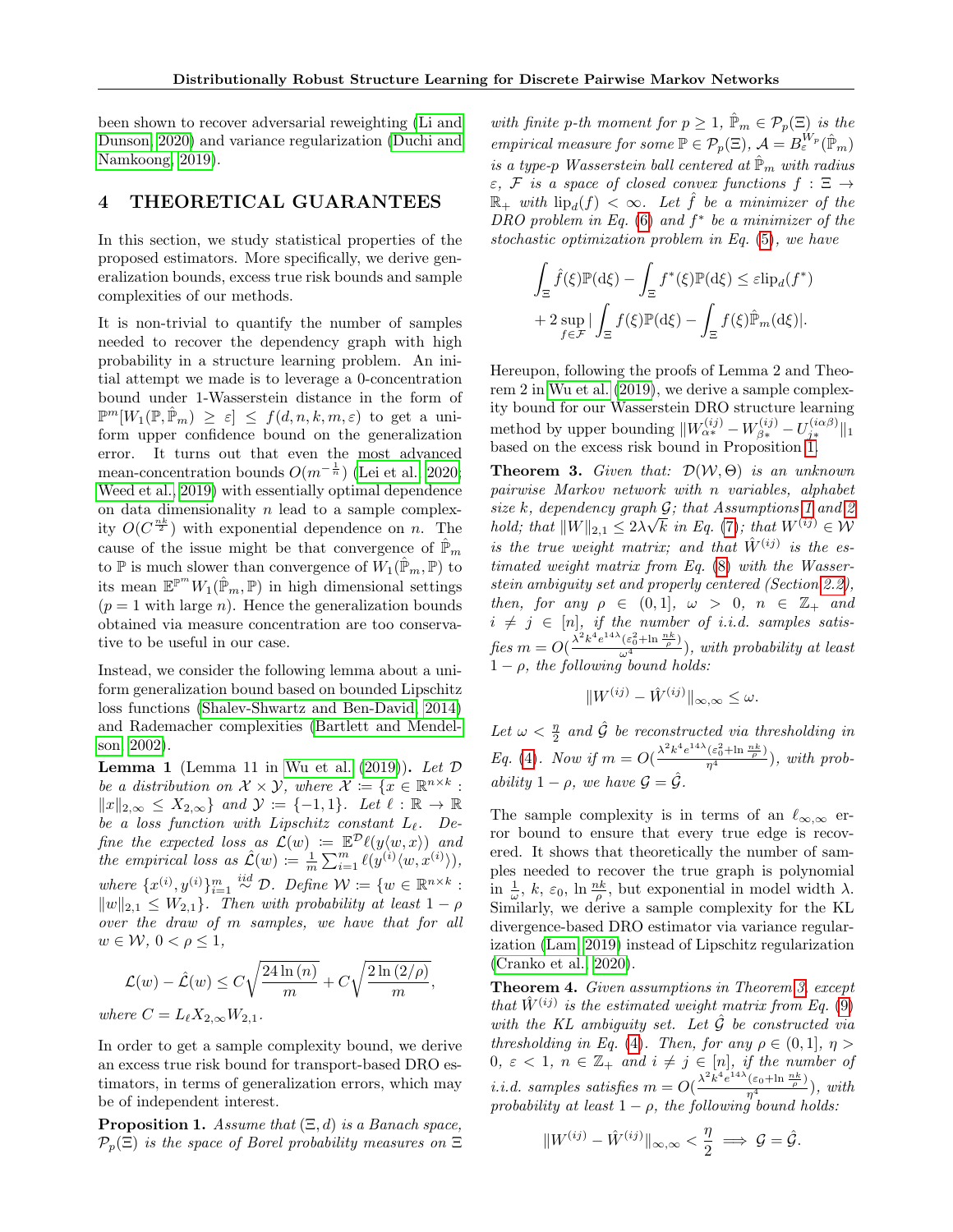The two sample complexity bounds differ by a factor of  $\varepsilon_0$  because the Wasserstein ball radius is chosen in the square root order  $\frac{1}{\sqrt{m'}}$  while the KL ball radius decays in a non-asymptotic  $\frac{1}{m'}$ -rate. In practice,  $\varepsilon_0^2 \ll \ln \frac{nk}{\rho}$  for Wasserstein DRO whereas  $\varepsilon_0$  for KL DRO is not too larger than  $\ln \frac{nk}{\rho}$ . Compared to the state-of-the-art result  $O(\frac{\lambda^2 k^4 e^{14\lambda} \ln \frac{n k}{\rho}}{\eta^4})$  [\(Wu et al.,](#page-10-1) [2019\)](#page-10-1), our complexities have an additional term that scales as  $O(\frac{\lambda^2 k^4 e^{14\lambda}}{\eta^4})$ , weighted by  $\varepsilon_0$  or  $\varepsilon_0^2$ . The result in [Wu et al.](#page-10-1) [\(2019\)](#page-10-1) is slightly better than that in [Vuffray et al.](#page-10-2) [\(2020\)](#page-10-2) in the pairwise setting, even though the latter is applicable to higher-order models. If the radius is set to zero, we recover the non-robust near-optimal bound [\(Wu et al., 2019\)](#page-10-1) but the learned graphical structure will be vulnerable to perturbation. On the contrary, a larger radius corresponds to more robustness at the risk of underfitting. On that account, with a similar number of samples, the proposed estimators have the statistical property of distributional robustness at almost no cost. In the noisy-data setting, the benefit with a little extra sample complexity is obvious since non-robust methods may fail<sup>[1](#page-6-0)</sup>.

The radius  $\varepsilon_0$  should be judiciously chosen with expectation that the ambiguity set encompasses true distribution with high confidence while excluding pathological distributions [\(Gao and Kleywegt, 2016\)](#page-9-23). There are two approaches to choosing the radius. One of them is to select the best value based on empirical cross-validation errors. The other one is to determine the radius defining an ambiguity set that encompasses the true distribution with a given confidence (e.g.,  $1 - \rho = 0.95$ ) based on concentration bounds of the corresponding measures. The latter approach is more theoretically sound but likely yielding a pessimistic radius.

## 5 EXPERIMENTS

We conduct a simulated study of synthetic data<sup>[2](#page-6-1)</sup> perturbed by the following contamination models:

Noiseless Model. The common setting with no contamination to samples drawn from  $\mathcal{D}(\mathcal{W}, \Theta)$ .

Huber's Contamination Model. Let  $\mathcal{D}_e$  be an arbitrary probability measure on  $[k]^n$ . Each sample is

drawn i.i.d. from  $(1 - \zeta)\mathcal{D} + \zeta\mathcal{D}_e$ . We adopt the uniform distribution  $\mathcal{U}([k]^n)$  for  $\mathcal{D}_e$ .

Independent Failure Model. Each entry is independently randomly corrupted during sampling. We consider a special case in our experiments where each component  $z_i \in [k]$  of  $z \sim \mathcal{D}$  is randomly replaced with a different value with probability  $\zeta$ .



<span id="page-6-2"></span>Figure 1: The adopted underlying graphs. Two nodes are connected to the others in the diamond graph. The grid graph has  $d^2$  nodes. Each edge weight matrix is centered with random values  $\pm \theta$ .

We adopt a diamond and a grid underlying graph, illustrated in Figure [1,](#page-6-2) where each edge has a centered weight matrix of random values  $\pm \theta$ . Since we compute the true distribution exactly, it is impossible to generate samples for large graph without approximate methods such as Gibbs sampling<sup>[3](#page-6-3)</sup>. We form different setups by varying graph size  $n \in \{6, 9, 12\}$ , alphabet size  $k \in \{2, 4, 6\}$ , edge weight  $\theta \in \{0.1, 0.2, 0.3\}$ , noise rate  $\zeta \in \{0, 0.1, 0.2, 0.3, 0.5\}$  and contamination models. In each setup, we record the probability of success among 100 runs, in which success means the estimated graph is identical to the true graph[4](#page-6-4) . At the beginning of each run, we draw m i.i.d. samples from  $\mathcal{D}(\mathcal{W}, \Theta)$ with exact distribution, where  $m \in [1000, 10000]$ . Afterwards, the samples are corrupted accordingly and provided as input to each algorithm.

We compare our methods against sparse logistic regression with parameters suggested by [Wu et al.](#page-10-1) [\(2019\)](#page-10-1), where the number of mirror descent iterations is 50000. We tune our model hyperparameters  $\varepsilon_0, \kappa \in [0.01, 100]$  using a logarithmic scale on random

<span id="page-6-0"></span><sup>&</sup>lt;sup>1</sup>The derived sample complexities are with respect to clean data since we do not assume any specific contamination models. Our approach can be considered as regularization with better probabilistic and robust interpretation. Given recoverability and noisy data, a contamination model usually has to be assumed in order to obtain a sample complexity for this kind of noise.

<span id="page-6-1"></span><sup>2</sup>Our code and data generator are publicly available at <https://github.com/DanielLeee/drslmarkov>.

<span id="page-6-3"></span><sup>3</sup>This due to the memory and precision limit of modern computers. Gibbs sampling and other Markov chain Monte Carlo (MCMC) algorithms require very long mixing time for good samples. Quantum computers yield good-quality real-world samples but are inaccessible for the authors at the time of writing.

<span id="page-6-4"></span><sup>4</sup>This corresponds to a zero-one loss evaluating complete matching. However, there are feasible soft evaluation metrics including the Hamming distance, measuring the fraction of correctly recovered edges, and a statistical distance between distributions.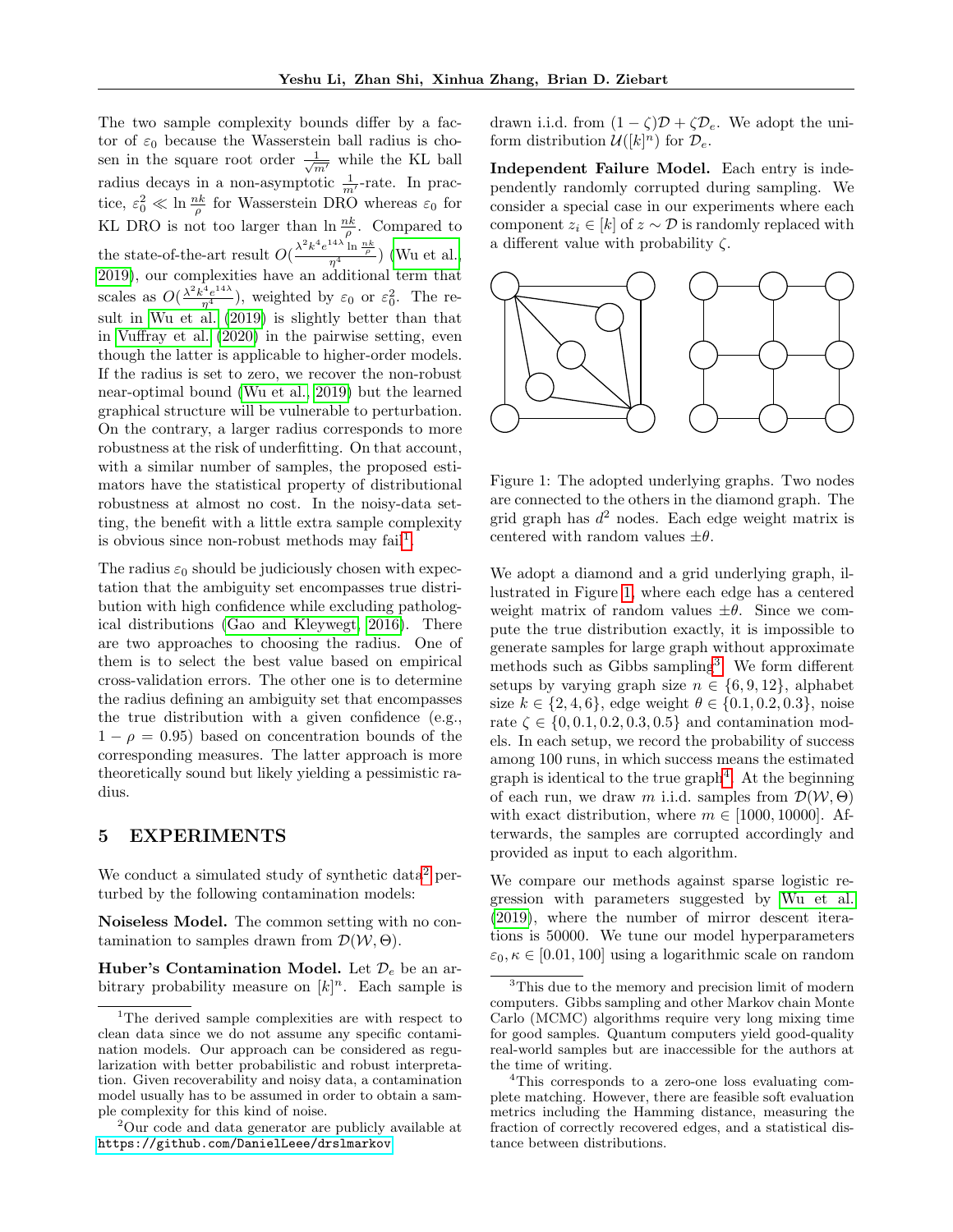

Figure 2: Plots of the probability of successfully estimating the structure versus the number of samples for Wasserstein DRO structure learning (WDRSL), KL DRO (KLDRSL) and sparse logistic regression (SLR). Top, from left to right: (a) diamond, 4 classes, noiseless,  $\theta = 0.2$ , varying nodes; (b) diamond, 6 nodes, 4 classes, noiseless, varying  $\theta$ ; (c) diamond, 6 nodes, noiseless,  $\theta = 0.2$ , varying classes. Bottom, from left to right: (d) grid, 9 nodes, 4 classes,  $\theta = 0.2$ , varying noise models with  $\zeta = 0.2$ ; (e) grid, 9 nodes, 4 classes,  $\theta = 0.2$ , independent failure model, varying probability of noise; (f) grid, 9 nodes, 4 classes,  $\theta = 0.2$ , Huber's contamination model, varying noise level.

graphs of same size as the target graph. The chosen hyperparameters can be found in Appendix [B.](#page-11-0) We adopt L-BFGS-B [\(Byrd et al., 1995\)](#page-9-24) in SciPy [\(Virta](#page-10-17)[nen et al., 2020\)](#page-10-17) as the optimizer. Default values are adopted for unmentioned parameters. We conduct all experiments on a laptop with an Intel Core i7 2.7 GHz processor.

The results for comparing probabilities of success are shown in Figure [2.](#page-7-0) Generally speaking, the proposed two DRO approaches outperform  $\ell_{2,1}$ -constrained logistic regression (SLR) across all the experimental settings by a large margin whereas the Wasserstein DRO approach (WDRSL) further outperforms the KL DRO approach (KLDRSL) significantly. Our method has better scalability according to the upper part of Figure [2,](#page-7-0) where we vary the number of nodes, the model width and the number of classes on the diamond graph. For example, in the top right plot, for 6 classes, given about 3000 samples, WDRSL is already able to recover the graph with probability 90% while SLR cannot achieve that even with more samples. The advantage can also be observed in the upper center plot when  $\theta = 0.3$  with only 1000 samples. The results <span id="page-7-0"></span>on noiseless data are thus consistent with our analysis on the probabilistic interpretation of DRO as a more general alternative to standard regularization. The results in the bottom left plot of Figure [2](#page-7-0) imply that, with a similar perturbation budget, the independent failure model is more powerful at corrupting data in the structure learning setting. As we vary the probability of contaminating each entry independently (bottom center plot), it becomes significantly more difficult to learn the underlying graph. For example, even our DRO methods that are inherently robust can hardly succeed when  $\zeta = 0.3$ . That being said, we still expect there to be a large margin of performance comparison between our method and SLR as more samples are accessed. Under Huber's contamination model with 50% data being noisy, we are still able to exactly reconstruct the structure with about a 50% chance. It is noteworthy that in some cases such as 10% independent failure, SLR outperforms KLDRSL probably because of the equivalence of KL DRO to adversarial reweighting and domination of pathological distributions. Despite not being comparable to WDRSL in terms of success rate, KLDRSL is the most efficient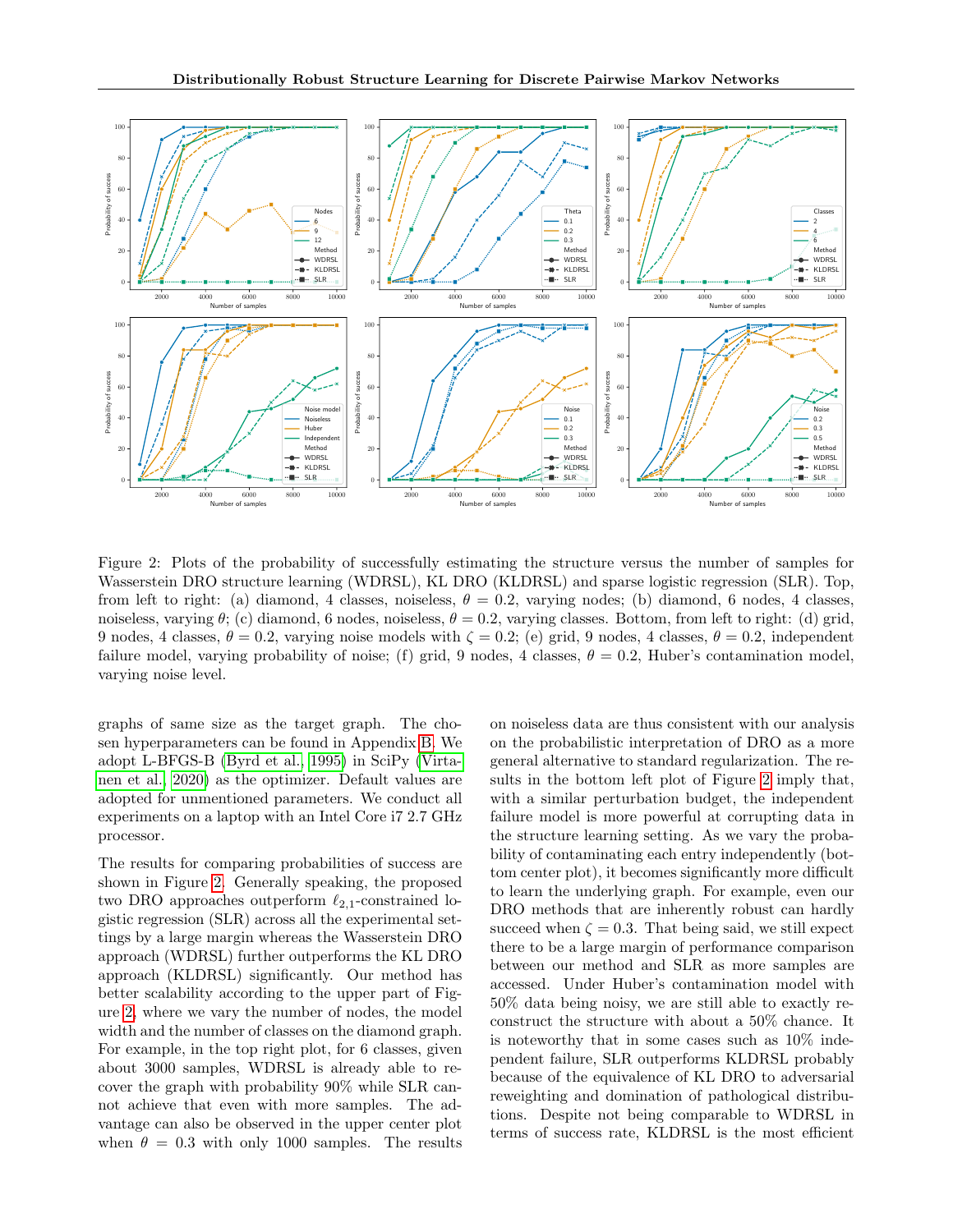

Figure 3: Comparisons of the execution time of one run.  $\theta = 0.2$  and noiseless model are adopted in all settings.  $\kappa = 1$ ,  $\varepsilon_0 = 33$  for KLDRSL and  $\varepsilon_0 = 1.5$  for WDRSL. From left to right: (a) grid, 9 nodes, 4 classes, varying samples; (b) diamond, 4 classes, varying nodes; (c) diamond, 3 nodes, varying classes.

one according to Figure [3,](#page-8-5) whereas WDRSL provides a trade-off between computational efficiency and structure learning ability.

# 6 DISCUSSION AND **CONCLUSION**

In this work, we developed distributionally robust approaches based on two ambiguity sets for structure learning of pairwise MRFs with general alphabet from sample data. We provided tractable dual reformulations for the primal problems and showed their connections to regularization schemes. We derived nearoptimal sample complexities and demonstrated consistent benefits over sparse logistic regression. We conducted empirical study which is lacking in the literature since most of the related work are purely theoretical.

The per-iteration costs  $O(nk + n \log n)$  and  $O(nk)$  in terms of  $n$  and  $k$  to optimize our objectives may not be further improved. However, faster overall convergence rates (e.g., better than  $\widetilde{O}(n^2k^2)$ ) are possible if we replace L-BFGS-B with advanced optimization methods designed for DRO [\(Yu et al., 2021;](#page-10-18) [Namkoong and](#page-9-25) [Duchi, 2016\)](#page-9-25). Although robust to a set of adversarial distributions, our estimators may not be superior to robust estimators tailored to a certain contamination model if they can be generalized to non-binary MRFs. Despite absolute continuity, KL divergence usually allows a DRO problem to have a simple dual problem and good statistical guarantees, which was shown in this work. It would be interesting to extend our approaches to learning continuous or higher-order MRFs.

Potential negative societal impacts of our work depend on applications. For example, the structure of a private network could be revealed if the underlying graph <span id="page-8-5"></span>satisfies certain assumptions. For voting network analysis, our method can help understand relation between voters. However, without appropriate tuning, the recovered structure could mislead specific decisions. Its robustness could also filter out outlier data that are possibly representative of minority groups.

#### Acknowledgements

The authors would like to thank Shanshan Wu for the helpful comments on experimental design. This material is based upon work supported by the National Science Foundation under Grant No. 1652530.

#### References

- <span id="page-8-4"></span>Abadeh, S. S., Esfahani, P. M. M., and Kuhn, D. (2015). Distributionally robust logistic regression. In Advances in Neural Information Processing Systems, pages 1576–1584.
- <span id="page-8-0"></span>Bartlett, P. L. and Mendelson, S. (2002). Rademacher and Gaussian complexities: Risk bounds and structural results. Journal of Machine Learning Research, 3(Nov):463–482.
- <span id="page-8-3"></span>Blanchet, J., Glynn, P. W., Yan, J., and Zhou, Z. (2019). Multivariate distributionally robust convex regression under absolute error loss. In Advances in Neural Information Processing Systems, pages 11794–11803.
- <span id="page-8-2"></span>Bresler, G. (2015). Efficiently learning Ising models on arbitrary graphs. In Proceedings of the forty-seventh annual ACM symposium on Theory of computing, pages 771–782.
- <span id="page-8-1"></span>Bresler, G., Mossel, E., and Sly, A. (2013). Reconstruction of Markov random fields from samples: Some observations and algorithms. SIAM Journal on Computing, 42(2):563–578.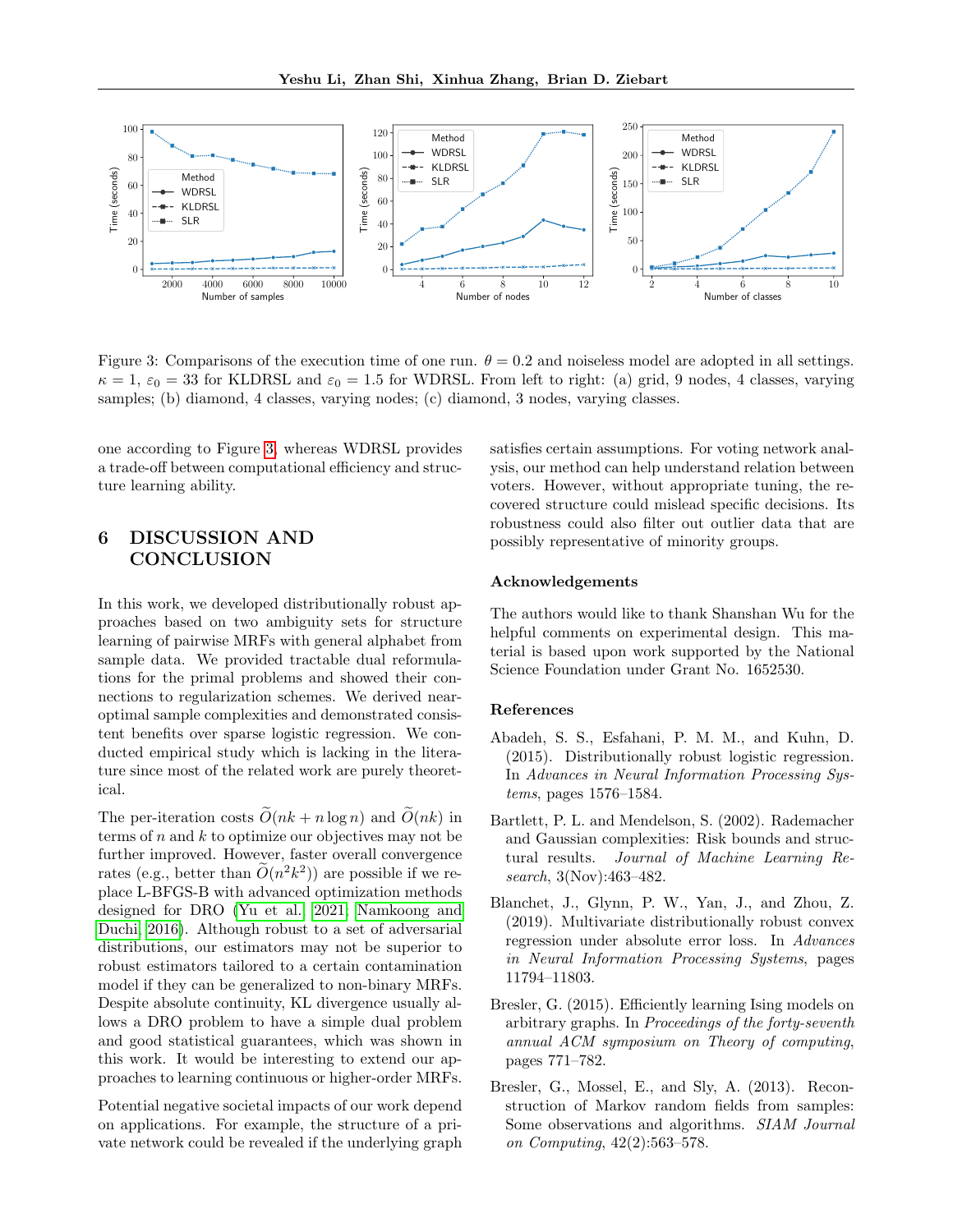- <span id="page-9-24"></span>Byrd, R. H., Lu, P., Nocedal, J., and Zhu, C. (1995). A limited memory algorithm for bound constrained optimization. SIAM Journal on scientific computing, 16(5):1190–1208.
- <span id="page-9-3"></span>Chayes, J., Chayes, L., and Lieb, E. H. (1984). The inverse problem in classical statistical mechanics. Communications in Mathematical Physics, 93(1):57–121.
- <span id="page-9-8"></span>Chen, Y. (2010). Learning sparse Ising models with missing data.
- <span id="page-9-5"></span>Chow, C. and Liu, C. (1968). Approximating discrete probability distributions with dependence trees. IEEE transactions on Information Theory, 14(3):462–467.
- <span id="page-9-22"></span>Cranko, Z., Shi, Z., Zhang, X., Nock, R., and Kornblith, S. (2020). Generalised lipschitz regularisation equals distributional robustness. arXiv preprint arXiv:2002.04197.
- <span id="page-9-12"></span>Diakonikolas, I., Kane, D. M., Stewart, A., and Sun, Y. (2021). Outlier-robust learning of ising models under dobrushin's condition. In Belkin, M. and Kpotufe, S., editors, Proceedings of Thirty Fourth Conference on Learning Theory, volume 134 of Proceedings of Machine Learning Research, pages 1645– 1682. PMLR.
- <span id="page-9-19"></span>Duchi, J. and Namkoong, H. (2019). Variance-based regularization with convex objectives. The Journal of Machine Learning Research, 20(1):2450–2504.
- <span id="page-9-4"></span>Eagle, N., Pentland, A. S., and Lazer, D. (2009). Inferring friendship network structure by using mobile phone data. Proceedings of the national academy of sciences, 106(36):15274–15278.
- <span id="page-9-14"></span>Esfahani, P. M. and Kuhn, D. (2018). Data-driven distributionally robust optimization using the Wasserstein metric: Performance guarantees and tractable reformulations. Mathematical Programming, 171(1- 2):115–166.
- <span id="page-9-15"></span>Farnia, F. and Tse, D. (2016). A minimax approach to supervised learning. In Lee, D., Sugiyama, M., Luxburg, U., Guyon, I., and Garnett, R., editors, Advances in Neural Information Processing Systems, volume 29. Curran Associates, Inc.
- <span id="page-9-23"></span>Gao, R. and Kleywegt, A. J. (2016). Distributionally robust stochastic optimization with Wasserstein distance. arXiv preprint arXiv:1604.02199.
- <span id="page-9-10"></span>Goel, S., Kane, D. M., and Klivans, A. R. (2019). Learning Ising models with independent failures. In Conference on Learning Theory, pages 1449–1469.
- <span id="page-9-1"></span>Hamilton, L., Koehler, F., and Moitra, A. (2017). Information theoretic properties of Markov random

fields, and their algorithmic applications. In Advances in Neural Information Processing Systems, pages 2463–2472.

- <span id="page-9-17"></span>Hu, Z. and Hong, L. J. (2013). Kullback-leibler divergence constrained distributionally robust optimization. Available at Optimization Online.
- <span id="page-9-6"></span>Jalali, A., Ravikumar, P., Vasuki, V., and Sanghavi, S. (2011). On learning discrete graphical models using group-sparse regularization. In Proceedings of the fourteenth international conference on artificial intelligence and statistics, pages 378–387. JMLR Workshop and Conference Proceedings.
- <span id="page-9-13"></span>Katiyar, A., Basu, S., Shah, V., and Caramanis, C. (2021). Robust estimation of tree structured markov random fields. arXiv preprint arXiv:2102.08554.
- <span id="page-9-11"></span>Katiyar, A., Shah, V., and Caramanis, C. (2020). Robust estimation of tree structured ising models. arXiv preprint arXiv:2006.05601.
- <span id="page-9-0"></span>Klivans, A. and Meka, R. (2017). Learning graphical models using multiplicative weights. In 2017 IEEE 58th Annual Symposium on Foundations of Computer Science, pages 343–354. IEEE.
- <span id="page-9-21"></span>Lam, H. (2019). Recovering best statistical guarantees via the empirical divergence-based distributionally robust optimization. Operations Research, 67(4):1090–1105.
- <span id="page-9-16"></span>Lee, J. and Raginsky, M. (2018). Minimax statistical learning with wasserstein distances. Advances in Neural Information Processing Systems, 2018:2687– 2696.
- <span id="page-9-20"></span>Lei, J. et al. (2020). Convergence and concentration of empirical measures under wasserstein distance in unbounded functional spaces. Bernoulli, 26(1):767– 798.
- <span id="page-9-18"></span>Li, M. and Dunson, D. B. (2020). Comparing and weighting imperfect models using d-probabilities. Journal of the American Statistical Association, 115(531):1349–1360.
- <span id="page-9-9"></span>Lindgren, E. M., Shah, V., Shen, Y., Dimakis, A. G., and Klivans, A. (2019). On robust learning of ising models. In NeurIPS Workshop on Relational Representation Learning.
- <span id="page-9-7"></span>Lokhov, A. Y., Vuffray, M., Misra, S., and Chertkov, M. (2018). Optimal structure and parameter learning of ising models. Science advances, 4(3):e1700791.
- <span id="page-9-25"></span>Namkoong, H. and Duchi, J. C. (2016). Stochastic gradient methods for distributionally robust optimization with f-divergences. In NIPS, volume 29, pages 2208–2216.
- <span id="page-9-2"></span>Ng, A. Y. (2004). Feature selection, l 1 vs. l 2 regularization, and rotational invariance. In Proceedings of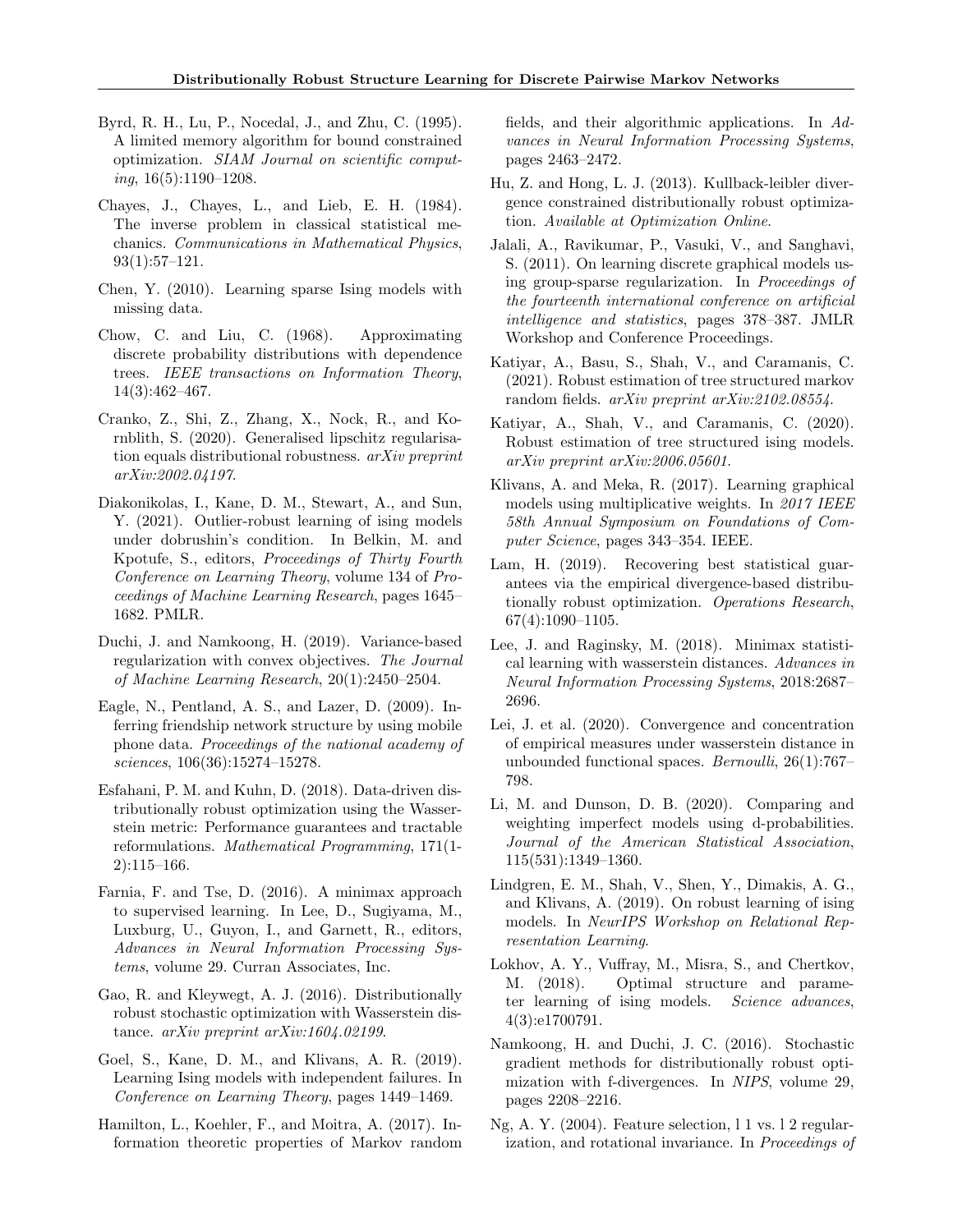the twenty-first international conference on Machine learning, page 78.

- <span id="page-10-11"></span>Nguyen, V. A., Kuhn, D., and Esfahani, P. M. (2018). Distributionally robust inverse covariance estimation: The Wasserstein shrinkage estimator. arXiv preprint arXiv:1805.07194.
- <span id="page-10-13"></span>Nguyen, V. A., Zhang, F., Blanchet, J., Delage, E., and Ye, Y. (2020a). Distributionally robust local non-parametric conditional estimation. In Larochelle, H., Ranzato, M., Hadsell, R., Balcan, M. F., and Lin, H., editors, Advances in Neural Information Processing Systems, volume 33, pages 15232–15242. Curran Associates, Inc.
- <span id="page-10-14"></span>Nguyen, V. A., Zhang, X., Blanchet, J., and Georghiou, A. (2020b). Distributionally robust parametric maximum likelihood estimation. In Larochelle, H., Ranzato, M., Hadsell, R., Balcan, M. F., and Lin, H., editors, Advances in Neural Information Processing Systems, volume 33, pages 7922–7932. Curran Associates, Inc.
- <span id="page-10-3"></span>Nikolakakis, K. E., Kalogerias, D. S., and Sarwate, A. D. (2019a). Learning tree structures from noisy data. In The 22nd International Conference on Artificial Intelligence and Statistics, pages 1771–1782.
- <span id="page-10-9"></span>Nikolakakis, K. E., Kalogerias, D. S., and Sarwate, A. D. (2019b). Non-parametric structure learning on hidden tree-shaped distributions. arXiv preprint arXiv:1909.09596.
- <span id="page-10-8"></span>Prasad, A., Srinivasan, V., Balakrishnan, S., and Ravikumar, P. (2020). On learning ising models under huber's contamination model. Advances in Neural Information Processing Systems, 33.
- <span id="page-10-7"></span>Ravikumar, P., Wainwright, M. J., and Lafferty, J. D. (2010). High-dimensional Ising model selection using  $\ell_1$ -regularized logistic regression. The Annals of Statistics, 38(3):1287–1319.
- <span id="page-10-5"></span>Schneidman, E., Berry, M. J., Segev, R., and Bialek, W. (2006). Weak pairwise correlations imply strongly correlated network states in a neural population. Nature, 440(7087):1007–1012.
- <span id="page-10-16"></span>Shalev-Shwartz, S. and Ben-David, S. (2014). Understanding machine learning: From theory to algorithms. Cambridge university press.
- <span id="page-10-12"></span>Si, N., Zhang, F., Zhou, Z., and Blanchet, J. (2020). Distributionally robust policy evaluation and learning in offline contextual bandits. In International Conference on Machine Learning (ICML'20).
- <span id="page-10-6"></span>Spirtes, P., Glymour, C. N., Scheines, R., and Heckerman, D. (2000). Causation, prediction, and search. MIT press.
- <span id="page-10-10"></span>Staib, M., Wilder, B., and Jegelka, S. (2019). Distributionally robust submodular maximization. In The

22nd International Conference on Artificial Intelligence and Statistics, pages 506–516.

- <span id="page-10-4"></span>Szeliski, R., Zabih, R., Scharstein, D., Veksler, O., Kolmogorov, V., Agarwala, A., Tappen, M., and Rother, C. (2006). A comparative study of energy minimization methods for Markov random fields. In European conference on computer vision, pages 16– 29. Springer.
- <span id="page-10-17"></span>Virtanen, P., Gommers, R., Oliphant, T. E., Haberland, M., Reddy, T., Cournapeau, D., Burovski, E., Peterson, P., Weckesser, W., Bright, J., et al. (2020). Scipy 1.0: fundamental algorithms for scientific computing in python. Nature methods, 17(3):261– 272.
- <span id="page-10-2"></span>Vuffray, M., Misra, S., and Lokhov, A. (2020). Efficient learning of discrete graphical models. In Larochelle, H., Ranzato, M., Hadsell, R., Balcan, M. F., and Lin, H., editors, Advances in Neural Information Processing Systems, volume 33, pages 13575–13585. Curran Associates, Inc.
- <span id="page-10-0"></span>Vuffray, M., Misra, S., Lokhov, A., and Chertkov, M. (2016). Interaction screening: Efficient and sample-optimal learning of Ising models. In Advances in Neural Information Processing Systems, pages 2595–2603.
- <span id="page-10-15"></span>Weed, J., Bach, F., et al. (2019). Sharp asymptotic and finite-sample rates of convergence of empirical measures in wasserstein distance. Bernoulli, 25(4A):2620–2648.
- <span id="page-10-1"></span>Wu, S., Sanghavi, S., and Dimakis, A. G. (2019). Sparse logistic regression learns all discrete pairwise graphical models. In Advances in Neural Information Processing Systems, pages 8069–8079.
- <span id="page-10-18"></span>Yu, Y., Lin, T., Mazumdar, E., and Jordan, M. I. (2021). Fast distributionally robust learning with variance reduced min-max optimization. arXiv preprint arXiv:2104.13326.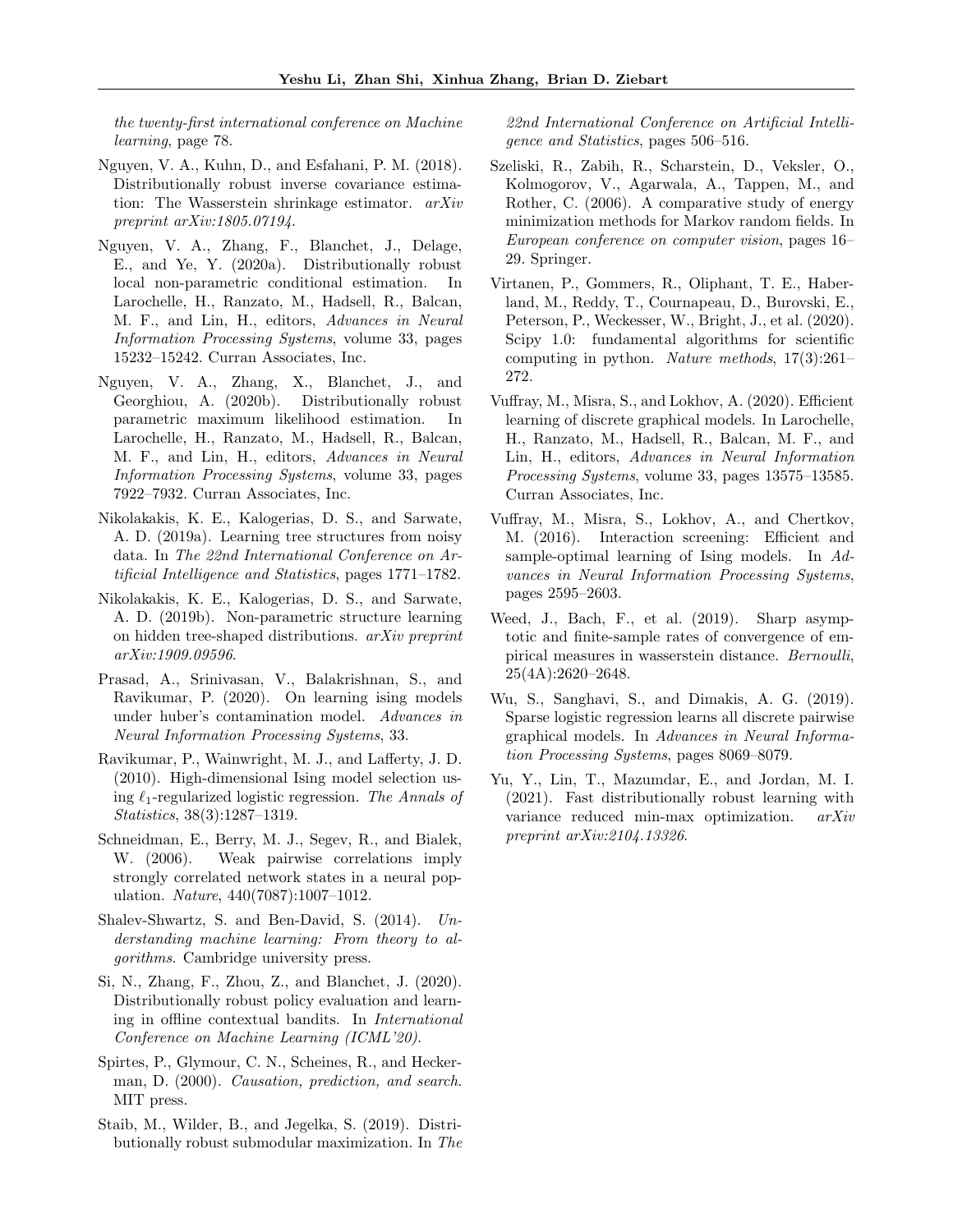# Supplementary Material: Distributionally Robust Structure Learning for Discrete Pairwise Markov Networks

# A OPTIMIZATION DETAILS

This section describes the sub-gradients of the DRO objective functions in the paper for readers who are interested in implementation details. The algorithmic details are illustrated in Algorithm [1.](#page-12-0)

For the DRO dual problem based on the Wasserstein ambiguity set, we have the objective function

$$
f(W,\gamma) \coloneqq \gamma\varepsilon + \frac{1}{m'}\sum_{j=1}^{m'}\sup_{\substack{0\leq r\leq n-1,\\ g\in\{-1,1\}}} -2r\gamma - \frac{1}{2}\gamma\kappa(1+gy^{(j)}) + \ln\big(1+e^{\langle gW,X^{(j)}\rangle+\langle \mathbb{T}(\delta)_{1...r},\mathbf{1}\rangle}\big).
$$

Assume that the inner supremum is achieved at  $r^{(j*)}$  and  $g^{(j*)}$  for  $j \in [m']$ . A sub-derivative is

$$
\frac{1}{m'}\sum_{j=1}^{m'}\sigma(g^{(j*)}\langle W, X^{(j)}\rangle + \langle \mathbb{T}(\delta)_{1...r^{(j*)}}, 1\rangle)g^{(j*)}X^{(j)} \in \frac{\partial}{\partial W}f
$$
  

$$
\varepsilon + \frac{1}{m'}\sum_{j=1}^{m'} -2r^{(j*)} - \frac{1}{2}\kappa(1+g^{(j*)}y^{(j)}) \in \frac{\partial}{\partial \gamma}f,
$$

where, for each  $g \in \{-1,1\}$ ,  $r^{(j*)}$  can be found in  $\Theta(n \log n)$  by replacing the rows of  $X^{(j)}$  with the basis vector for the row-wise maximum element in  $gW$  according to  $\delta$ .

For the DRO dual problem based on the KL ambiguity set, we have the objective function:

$$
f(W, \gamma) := \gamma \ln \big( \frac{1}{m'} \sum_{j=1}^{m'} (1 + e^{-y^{(j)} \langle W, X^{(j)} \rangle})^{\frac{1}{\gamma}} \big) + \gamma \varepsilon,
$$

one of whose sub-derivatives is

$$
\frac{\sum_{j=1}^{m'} e^{\ell_W(\xi^{(j)})/\gamma} \cdot \sigma(-y^{(j)} \langle W, X^{(j)} \rangle) \cdot (-y^{(j)} X^{(j)})}{\sum_{j=1}^{m'} e^{\ell_W(\xi^{(j)})/\gamma}} \in \frac{\partial}{\partial W} f
$$
  

$$
\ln \left( \frac{1}{m'} \sum_{j=1}^{m'} e^{\ell_W(\xi^{(j)})/\gamma} \right) - \frac{\sum_{j=1}^{m'} e^{\ell_W(\xi^{(j)})/\gamma} \cdot \ell_W(\xi^{(j)})}{\gamma \sum_{j=1}^{m'} e^{\ell_W(\xi^{(j)})/\gamma}} + \varepsilon \in \frac{\partial}{\partial \gamma} f,
$$

where  $\ell_W(\xi) \coloneqq \ell(y \langle W, [x] \cdot$  $_{1...i-1,*}^{\mathsf{T}},v^{(1)\mathsf{T}},x_{i}^{\mathsf{T}}$  $\left\{\mathsf{I}_{i...n-1,*}\right\}$ t $\rangle$ ).

We can use any optimization algorithm able to leverage sub-gradients to solve these two problems.

# <span id="page-11-0"></span>B EXPERIMENTAL DETAILS

For reproducibility, the optimal hyperparameters, specifically the ambiguity radius values  $\varepsilon$ , chosen by grid search on a random graph of the same size as the target graph, are shown in Table [1.](#page-13-0)

# C TECHNICAL PROOFS IN SECTION [3](#page-3-3)

**Theorem 1.** Let  $W_1(\cdot, \cdot)$  be the type-1 Wasserstein distance with  $p = 1$  and metric  $d(\xi, \xi') \triangleq d((x, y), (x', y')) :=$  $||x-x'||_{1,1} + \frac{\kappa}{2} |y-y'|$  for  $\xi, \xi' \in \Xi$ ,  $\kappa \in \mathbb{R}_+$ . Let  $B_{\varepsilon}^{W_1}(\hat{\mathbb{P}}_{m'}) \coloneqq {\mathbb{Q}} \in \mathcal{P}_1(\Xi) : W_1(\hat{\mathbb{P}}_{m'}, \mathbb{Q}) \leq \varepsilon = \frac{\varepsilon_0}{\sqrt{m'}}\}$  be the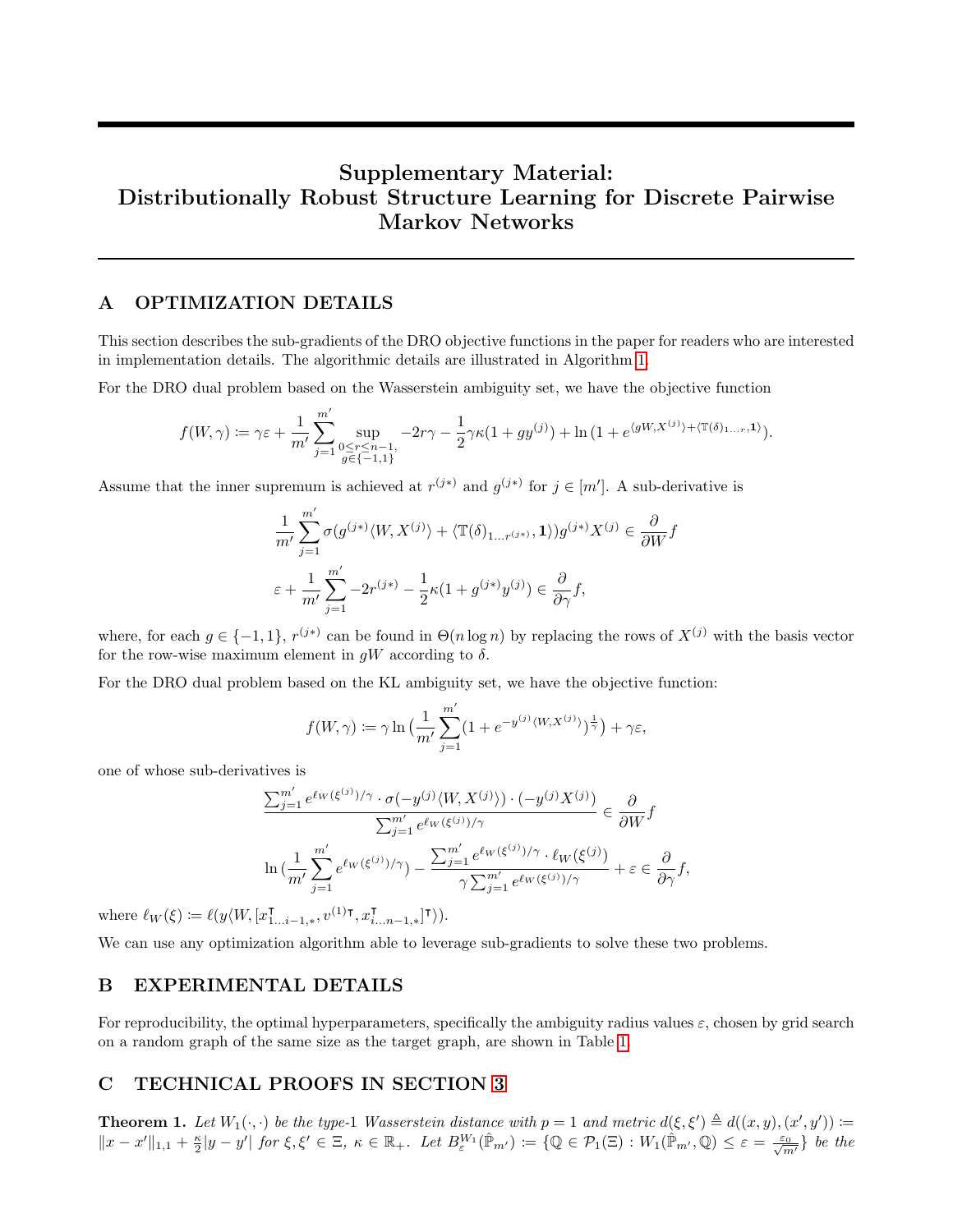#### Algorithm 1 Structure Learning of Discrete Pairwise Graphical Models

<span id="page-12-0"></span>**Input:** Alphabet size k; number of variables n; sample data  $\{\bar{z}^{(1)}, \ldots, \bar{z}^{(m)}\}$ ; model width  $\lambda$ ; minimum edge weight  $\eta$ **Output:** Recovered edge set  $\hat{\mathcal{E}}$ for all  $(i, \alpha, \beta) \in [n] \times [k] \times [k]$  do Form a subset  $\{z^{(1)}, \ldots, z^{(m^{\prime})}\}\$  with  $z_i^j \in {\alpha, \beta\} \forall j \in [m^{\prime}]$ Compute  $\hat{W}^{(i\alpha\beta)}$  by Eq. [\(1\)](#page-2-2) or Eq. [\(8\)](#page-4-2) Centering  $\hat{W}^{(i\alpha\beta)}$  by Eq. [\(2\)](#page-2-4) Estimate the weight matrices  $W^{(ij)}$  by Eq. [\(3\)](#page-2-5) Estimate the edge set  $\hat{\mathcal{E}}$  by Eq. [\(4\)](#page-3-2) end for

ambiguity set. Then the primal problem in Eq. [\(7\)](#page-4-0) is equivalent to

$$
\inf_{\substack{W\in\mathbb{R}^{n\times k},\\ \gamma\geq 0}}\gamma\varepsilon+\frac{1}{m'}\sum_{j=1}^{m'}\sup_{\substack{0\leq r\leq n-1\in\mathbb{Z},\\ g\in\{-1,1\}}} -2r\gamma-\frac{1}{2}\gamma\kappa(1+gy^{(j)})+\ln{(1+e^{\langle gW,X^{(j)}\rangle+\langle \mathbb{T}(\delta)_{1...r},\mathbf{1}\rangle})},
$$

 $where X^{(j)} := [x_{1...i-1,*}^{(j)}$ ,  $v^{(1)}$ <sub></sub>,  $x_{i...n-1,*}^{(j)}$ ],  $\delta := [\sup_{l \in [k]} (gW)_{jl} : j \neq i \in [n]]$ <sup>T</sup> –  $(gW_{-i,*} \odot x^{(j)})$ **1**, and  $\mathbb{T}(x)$  is defined as a vector with non-decreasing components as a result of sorting x, introduced in Section [2.1.](#page-1-0)

*Proof.* Recall that  $\Xi = V^{((n-1)\times k)} \times \{-1,1\}$  where  $V^{((n-1)\times k)}$  is the set of matrices with rows of basis vectors. To avoid clutter of notations, we define  $\ell_W(\xi) := \ell(y \langle W, [x] \rangle)$  $_{1...i-1,*}^{\mathsf{T}},v^{(1)\mathsf{T}},x_{i}^{\mathsf{T}}$  $\{\bar{x}_{i...n-1,*}|\tau\rangle\}$ . Similar to [Abadeh et al.](#page-8-4) [\(2015\)](#page-8-4), we rewrite the worst-case risk in Equation [\(7\)](#page-4-0) as

$$
\sup_{\mathbb{Q}\in B_{\varepsilon}(\hat{\mathbb{P}}_{m'})}\int_{\Xi}\ell_W(\xi')\mathbb{Q}(\mathrm{d}\xi')=\begin{cases}\sup_{\Pi\in M(\Xi^2)}&\int_{\Xi}\ell_W(\xi')\Pi(\Xi,\mathrm{d}\xi')\\ \text{s.t.}&\int_{\Xi^2}d(\xi,\xi')\Pi(\mathrm{d}\xi,\mathrm{d}\xi')\leq \varepsilon\\ \Pi(\mathrm{d}\xi,\Xi)=\hat{\mathbb{P}}_{m'}(\mathrm{d}\xi).\end{cases}
$$

Plugging  $\Pi(\mathrm{d}\xi, \mathrm{d}\xi') = \frac{1}{m'}\sum_{j=1}^{m'} \delta_{\xi^{(j)}}(\mathrm{d}\xi)\mathbb{Q}^{(j)}(\mathrm{d}\xi')$  into the above expression yields

$$
\begin{cases}\n\sup_{\mathbb{Q}^{(j)}} & \frac{1}{m'} \sum_{j=1}^{m'} \int_{\Xi} \ell_W(\xi') \mathbb{Q}^{(j)}(\mathrm{d}\xi') \\
\text{s.t.} & \frac{1}{m'} \sum_{j=1}^{m'} \int_{\Xi} d(\xi^{(j)}, \xi') \mathbb{Q}^{(j)}(\mathrm{d}\xi') \leq \varepsilon \\
& \int_{\Xi} \mathbb{Q}^{(j)}(\mathrm{d}\xi') = 1, \forall j \in [m'].\n\end{cases} (10)
$$

By defining  $\mathbb{Q}_{\pm 1}^{(j)}(\mathrm{d}x) \coloneqq \mathbb{Q}^{(j)}(\mathrm{d}(x,\pm 1)),$  we are able to decompose  $\mathbb{Q}^{(j)}(\mathrm{d}\xi)$  based on the value of y as

<span id="page-12-1"></span>
$$
\mathbb{Q}^{(j)}(\mathrm{d}\xi) = \mathbb{Q}^{(j)}_{-1}(\mathrm{d}x) + \mathbb{Q}^{(j)}_{+1}(\mathrm{d}x),
$$

which can simplify [\(10\)](#page-12-1) to

$$
\begin{cases}\n\sup_{\mathbb{Q}_{\pm 1}^{(j)}} & \frac{1}{m'} \sum_{j=1}^{m'} \int_{V^{((n-1)\times k)}} \ell_W((x', -1)) \mathbb{Q}_{-1}^{(j)}(\mathrm{d}x') + \ell_W((x', +1)) \mathbb{Q}_{+1}^{(j)}(\mathrm{d}x') \\
\text{s.t.} & \frac{1}{m'} \sum_{j=1}^{m'} \int_{V^{((n-1)\times k)}} d(\xi^{(j)}, (x', -1)) \mathbb{Q}_{-1}^{(j)}(\mathrm{d}x') + d(\xi^{(j)}, (x', +1)) \mathbb{Q}_{+1}^{(j)}(\mathrm{d}x') \leq \varepsilon \\
& \int_{V^{((n-1)\times k)}} \mathbb{Q}_{-1}^{(j)}(\mathrm{d}x') + \mathbb{Q}_{+1}^{(j)}(\mathrm{d}x') = 1, \forall j \in [m']. \n\end{cases}
$$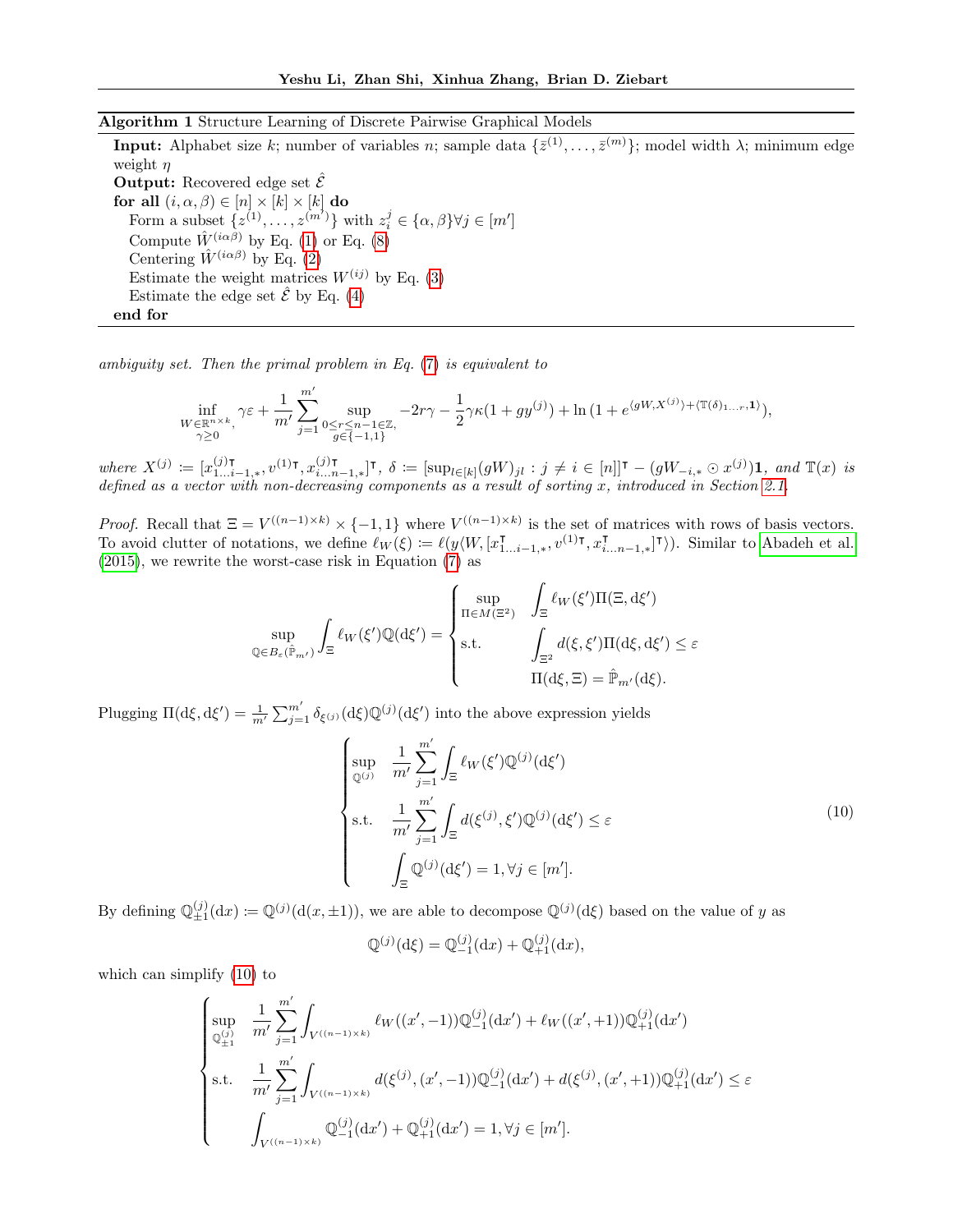| <b>METHOD</b> | <b>GRAPH</b> | $\overline{n}$ | $\boldsymbol{k}$ | $\theta$ | $\zeta$ | <b>NOISE MODEL</b> | $\varepsilon_0^*$ |
|---------------|--------------|----------------|------------------|----------|---------|--------------------|-------------------|
|               |              |                |                  |          |         |                    |                   |
| <b>KLDRSL</b> | Diamond      | 6              | 4                | 0.2      | 0.2     | <b>Noiseless</b>   | 20                |
| <b>WDRSL</b>  | Diamond      | 6              | $\overline{4}$   | 0.2      | 0.2     | <b>Noiseless</b>   | 1.2               |
| <b>KLDRSL</b> | Diamond      | 9              | 4                | 0.2      | 0.2     | <b>Noiseless</b>   | 26                |
| <b>WDRSL</b>  | Diamond      | 9              | $\overline{4}$   | 0.2      | 0.2     | Noiseless          | 1.2               |
| <b>KLDRSL</b> | Diamond      | 12             | 4                | 0.2      | 0.2     | <b>Noiseless</b>   | $28\,$            |
| <b>WDRSL</b>  | Diamond      | 12             | $\overline{4}$   | 0.2      | 0.2     | Noiseless          | 1.5               |
| <b>KLDRSL</b> | Diamond      | 6              | $\overline{4}$   | 0.1      | 0.2     | <b>Noiseless</b>   | 18                |
| <b>WDRSL</b>  | Diamond      | 6              | $\overline{4}$   | 0.1      | 0.2     | Noiseless          | 1.2               |
| <b>KLDRSL</b> | Diamond      | 6              | 4                | 0.3      | 0.2     | <b>Noiseless</b>   | 26                |
| <b>WDRSL</b>  | Diamond      | 6              | 4                | 0.3      | 0.2     | Noiseless          | 1.2               |
| <b>KLDRSL</b> | Diamond      | 6              | $\overline{2}$   | 0.2      | 0.2     | <b>Noiseless</b>   | $\mathbf{1}$      |
| <b>WDRSL</b>  | Diamond      | 6              | $\overline{2}$   | 0.2      | 0.2     | <b>Noiseless</b>   | 0.1               |
| <b>KLDRSL</b> | Diamond      | 6              | $\overline{6}$   | 0.2      | 0.2     | Noiseless          | 55                |
| WDRSL         | Diamond      | 6              | 6                | 0.2      | 0.2     | <b>Noiseless</b>   | 2.0               |
| <b>KLDRSL</b> | Grid         | 9              | $\overline{4}$   | 0.2      | 0.2     | <b>Noiseless</b>   | 33                |
| <b>WDRSL</b>  | Grid         | 9              | $\overline{4}$   | 0.2      | 0.2     | <b>Noiseless</b>   | 1.5               |
| <b>KLDRSL</b> | Grid         | 9              | $\overline{4}$   | 0.2      | 0.2     | Huber              | 17                |
| WDRSL         | Grid         | 9              | $\overline{4}$   | 0.2      | 0.2     | Huber              | $1.1\,$           |
| <b>KLDRSL</b> | Grid         | 9              | $\overline{4}$   | 0.2      | 0.3     | Huber              | 12                |
| <b>WDRSL</b>  | Grid         | 9              | $\overline{4}$   | 0.2      | 0.3     | Huber              | 0.9               |
| <b>KLDRSL</b> | Grid         | 9              | $\overline{4}$   | 0.2      | 0.5     | Huber              | $\mathbf{1}$      |
| WDRSL         | Grid         | 9              | $\overline{4}$   | 0.2      | 0.5     | Huber              | 0.3               |
| <b>KLDRSL</b> | Grid         | 9              | $\overline{4}$   | 0.2      | 0.1     | Independent        | 14                |
| WDRSL         | Grid         | 9              | $\overline{4}$   | 0.2      | 0.1     | Independent        | 1.0               |
| <b>KLDRSL</b> | Grid         | 9              | $\overline{4}$   | 0.2      | 0.2     | Independent        | 3                 |
| <b>WDRSL</b>  | Grid         | 9              | 4                | 0.2      | 0.2     | Independent        | 0.5               |
| <b>KLDRSL</b> | Grid         | 9              | $\overline{4}$   | 0.2      | 0.3     | Independent        | $0.02\,$          |
| WDRSL         | Grid         | 9              | $\overline{4}$   | 0.2      | 0.3     | Independent        | 0.04              |
|               |              |                |                  |          |         |                    |                   |

<span id="page-13-0"></span>Table 1: Optimal radii of ambiguity sets in all settings of our experiments.

By substituting the metric definition into the above expressions, we rewrite them as

$$
\begin{cases}\n\sup_{\mathbb{Q}_{\pm 1}^{(j)}} \quad \frac{1}{m'} \sum_{j=1}^{m'} \int_{V^{((n-1)\times k)}} \ell_W((x',-1)) \mathbb{Q}_{-1}^{(j)}(\mathrm{d}x') + \ell_W((x',+1)) \mathbb{Q}_{+1}^{(j)}(\mathrm{d}x') \\
\text{s.t.} \quad \frac{1}{m'} \int_{V^{((n-1)\times k)}} \kappa \sum_{j:y^{(j)}=-1} \mathbb{Q}_{+1}^{(j)}(\mathrm{d}x') + \kappa \sum_{j:y^{(j)}=+1} \mathbb{Q}_{-1}^{(j)}(\mathrm{d}x') \\
&+ \sum_{j=1}^{m'} \|x^{(j)} - x'\|_1 (\mathbb{Q}_{-1}^{(j)}(\mathrm{d}x') + \mathbb{Q}_{+1}^{(j)}(\mathrm{d}x')) \leq \varepsilon \\
& \int_{V^{((n-1)\times k)}} \mathbb{Q}_{-1}^{(j)}(\mathrm{d}x') + \mathbb{Q}_{+1}^{(j)}(\mathrm{d}x') = 1, \forall j \in [m'].\n\end{cases}
$$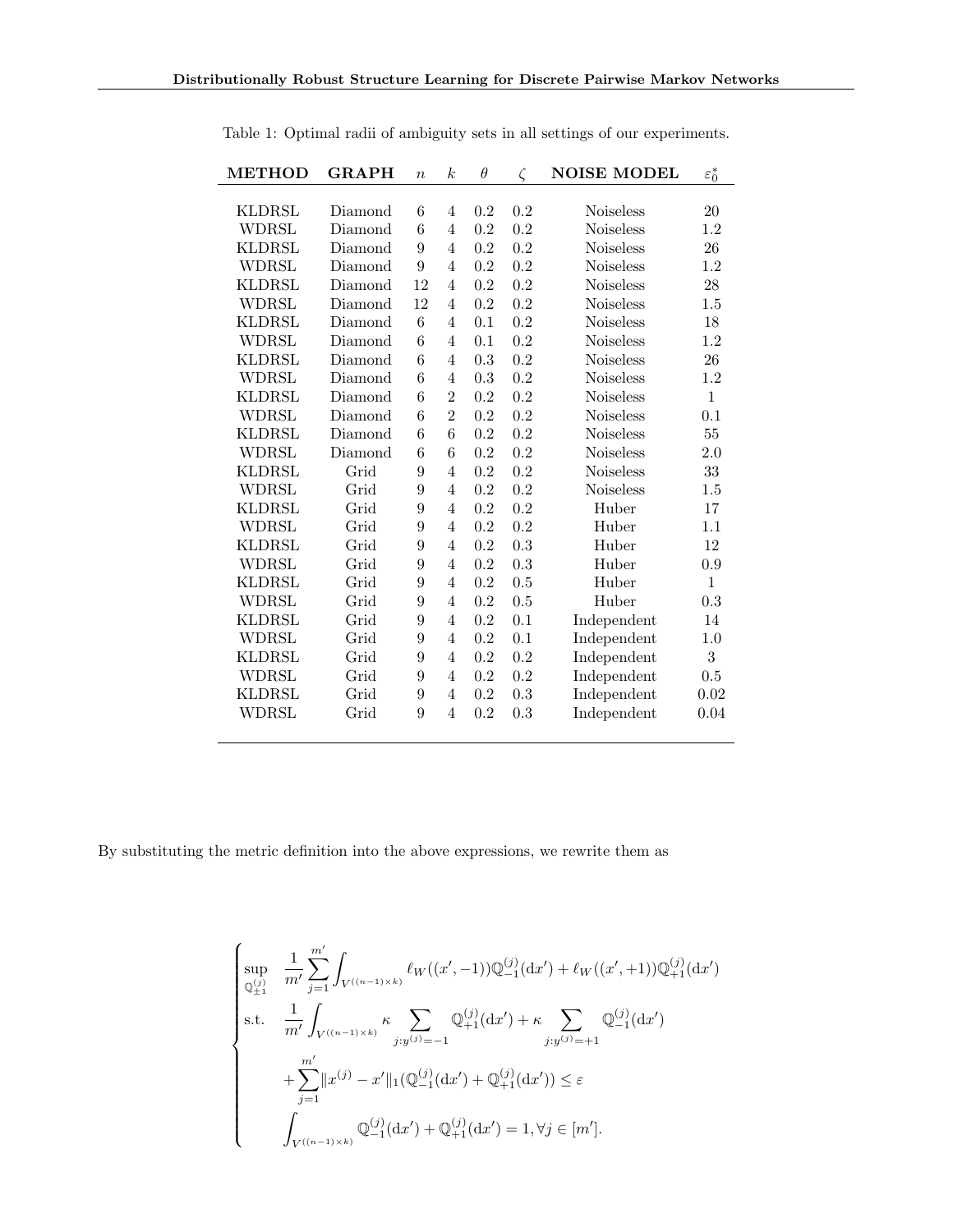Its Lagrange dual problem is as follows:

$$
\begin{cases}\n\inf_{\gamma, s^{(j)}} & \gamma \varepsilon + \frac{1}{m'} \sum_{j=1}^{m'} s^{(j)} \\
\text{s.t.} & \sup_{x' \in V^{((n-1)\times k)}} \ell_W((x', -1)) - \gamma \|x^{(j)} - x'\|_1 - \frac{1}{2} \gamma \kappa (1 + y^{(j)}) \le s^{(j)} \quad \forall j \in [m'] \\
& \sup_{x' \in V^{((n-1)\times k)}} \ell_W((x', +1)) - \gamma \|x^{(j)} - x'\|_1 - \frac{1}{2} \gamma \kappa (1 - y^{(j)}) \le s^{(j)} \quad \forall j \in [m'] \\
& \gamma \ge 0.\n\end{cases}
$$

Strong duality holds according to Theorem 1 in [Gao and Kleywegt](#page-9-23) [\(2016\)](#page-9-23). By incorporating the outer minimiza-tion of Equation [\(7\)](#page-4-0), plugging in the expression of  $\ell_W(\cdot)$  and rearranging the terms in the above expressions, we have

$$
\inf_{\substack{W\in \mathbb{R}^{n\times k},\\ \gamma\geq 0}} \gamma \varepsilon + \frac{1}{m'}\sum_{j=1}^{m'} \sup_{\substack{x\in V^{((n-1)\times k)},\\ g\in \{-1,1\}}} \ln{(1+e^{g\langle W,X\rangle})} - \gamma \|x^{(j)} - x\|_1 - \frac{1}{2}\gamma \kappa(1+g y^{(j)}),
$$

where  $X = [x]$ <sup>T</sup>  $_{1...i-1,*}^{\mathsf{T}},v^{(1)\mathsf{T}},x_{i.}^{\mathsf{T}}$  $\begin{bmatrix} \tau \\ i...n-1, \star \end{bmatrix}$ <sup>T</sup>. The objective of the above convex program is the sum of m' point-wise maximum functions of  $2k^{n-1}$  convex functions. We now consider the following function of x:

$$
h(x) = \ln(1 + e^{g\langle W, X \rangle}) - \gamma \|x^{(j)} - x\|_1 - \frac{1}{2}\gamma \kappa (1 + gy^{(j)}).
$$

Let  $X^{(j)} \coloneqq [x_{1...i-1,*}^{(j)}, v^{(1)}$ ,  $x_{i...n-1,*}^{(j)}]$ <sup>T</sup> and  $\delta \coloneqq [\sup_{l \in [k]} (gW)_{jl} : j \neq i \in [n]]$ <sup>T</sup> –  $(gW_{-i,*} \odot x^{(j)})$ 1. As a result,  $\delta \in \mathbb{R}^{n-1}$  is a vector of differences between the maximum and the selected element according to  $x^{(j)}$  for each row of  $W_{-i,*}$ . Denote by  $B=(b_1,\ldots,b_{n-1})$  a permutation of  $[n-1]$  satisfying  $\delta_{b_1}\geq \delta_{b_2}\geq \cdots \geq \delta_{b_{n-1}}$ . It is thus not hard to show that, for any integer  $0 \le r \le n-1$ , and  $x \in V^{((n-1)\times k)}$  that satisfies  $||x^{(j)} - x||_1 = 2r$ , we have

$$
\sup_{\substack{x \in V^{((n-1)\times k)}, \\ \|x^{(j)} - x\|_1 = 2r}} h(x) = \ln(1 + e^{\langle gW, X^{(j)} \rangle + \sum_{u=1}^r \delta_{b_u}}) - 2r\gamma - \frac{1}{2}\gamma\kappa(1 + gy^{(j)}),
$$

where  $\sum_{u=1}^r \delta_{b_u}$  is simply the sum of the first r largest elements of  $\delta$ . Note that if  $\delta_{b_r} \leq 0$  for some  $r \in [n-1]$ , we always have

$$
\ln\left(1+e^{\langle gW,X^{(j)}\rangle+\sum_{u=1}^r\delta_{bu}}\right)-2r\gamma\geq\ln\left(1+e^{\langle gW,X^{(j)}\rangle+\sum_{u=1}^{r'}\delta_{bu}}\right)-2r'\gamma, \forall r\leq r'.
$$

So only the positive elements in  $\delta$  is of interest to finding the supremum. As a consequence, the objective of the dual problem can be rewritten as the point-wise maximum over 2n convex functions as follows:

$$
\inf_{\substack{W\in\mathbb{R}^{n\times k},\\ \gamma\geq 0}} \gamma\varepsilon + \frac{1}{m'}\sum_{j=1}^{m'} \sup_{\substack{0\leq r\leq n-1,\\ g\in\{-1,1\}}} -2r\gamma - \frac{1}{2}\gamma\kappa(1+g y^{(j)}) + \ln\big(1+e^{\langle gW,X^{(j)}\rangle + \sum_{u=1}^r \delta_{b_u}}\big).
$$

To characterize the sequence of the sorted indices in B more formally, we have defined  $\mathbb{T}(x)$  as a vector of sorted components of  $x$  in Section [2.](#page-1-1) In such matter, we can reformulate the above convex program as

$$
\inf_{\substack{W\in\mathbb{R}^{n\times k},\\ \gamma\geq 0}}\gamma\varepsilon+\frac{1}{m'}\sum_{j=1}^{m'}\sup_{\substack{0\leq r\leq n-1,\\ g\in\{-1,1\}}} -2r\gamma-\frac{1}{2}\gamma\kappa(1+gy^{(j)})+\ln{(1+e^{\langle gW,X^{(j)}\rangle+\langle \mathbb{T}(\delta)_{1...r},\mathbf{1}\rangle})}.
$$

 $\Box$ 

Theorem 2. If  $\kappa=\infty, \, \|W\|_{2,1} \leq 2\lambda$ √ k and  $\gamma \ge (n+2)\lambda$ √ k, the convex program in [\(8\)](#page-4-2) subsumes the standard  $\ell_{2,1}$ -constrained logistic regression approach in [\(1\)](#page-2-2) as a special case. If  $\kappa = \infty$  and  $\gamma \geq \frac{n+2}{2}||W||_{2,1}$ , it subsumes the  $\ell_{2,1}$ -regularized logistic regression approach as a special case.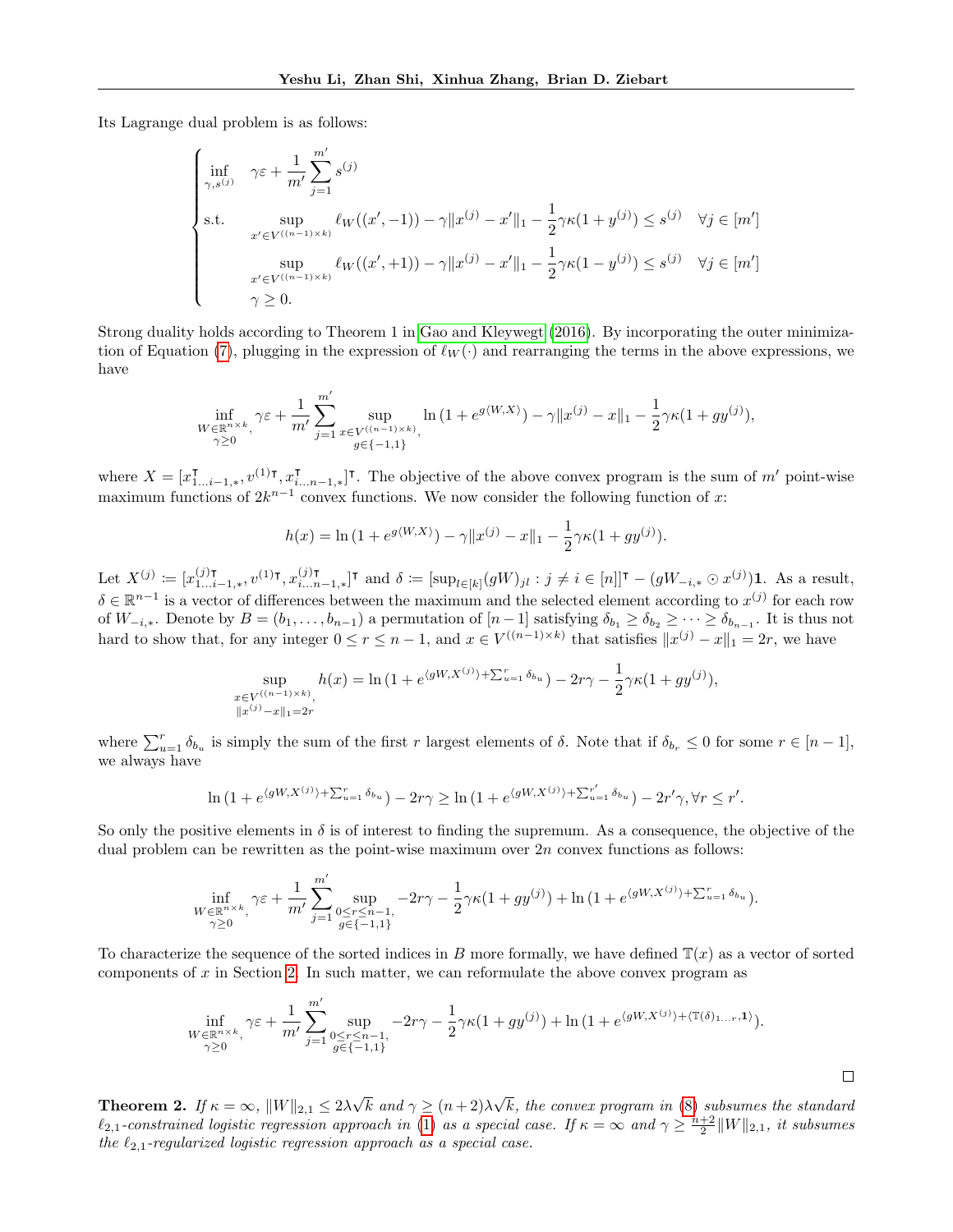*Proof.* To begin with, we rewrite Eq. [\(8\)](#page-4-2) based on the cases where  $g = y^{(j)}$  and  $g = -y^{(j)}$ :

$$
\inf_{\substack{W \in \mathbb{R}^{n \times k}, \\ \gamma \ge 0}} \gamma \varepsilon + \frac{1}{m'} \sum_{j=1}^{m'} \sup_{0 \le r \le n-1} \{ -2r\gamma + \ln(1 + e^{\langle -y^{(j)}W, X^{(j)} \rangle + \langle \mathbb{T}(\delta_{1\dots r}, 1 \rangle}), \\ -2r\gamma - \gamma \kappa + \ln(1 + e^{\langle y^{(j)}W, X^{(j)} \rangle + \langle \mathbb{T}(\delta_{1\dots r}, 1 \rangle)} \}.
$$

Assume that  $\gamma > 0$ . Since  $\kappa = \infty$ , the second expression in the supremum makes the entire objective goes to  $-\infty$ , thus dominated by the first expression. Hence it can be simplified as

<span id="page-15-0"></span>
$$
\inf_{\substack{W \in \mathbb{R}^{n \times k}, \\ \gamma > 0}} \gamma \varepsilon + \frac{1}{m'} \sum_{j=1}^{m'} \sup_{0 \le r \le n-1} -2r\gamma + \ln\left(1 + e^{\langle -y^{(j)}W, X^{(j)} \rangle + \langle \mathbb{T}(\delta)_{1...r}, 1 \rangle}\right). \tag{11}
$$

If  $\gamma \ge (n+2)\lambda$ √  $k > 0, ||W||_{2,1} \leq 2\lambda$  $\sqrt{k}$  and  $n, k \in \mathbb{Z}_+$ , then for any  $X \in V^{(n \times k)}$ , we have

$$
||W||_{\infty} \triangleq ||W||_{\infty,\infty} \le ||W||_{2,\infty} \le ||W||_{2,1} \le 2\lambda\sqrt{k} \le 2\gamma/(n+2)
$$
  
\n
$$
\Rightarrow e^{||W||_{\infty}(n+2)} \le e^{2\gamma}
$$
  
\n
$$
\Rightarrow e^{2||W||_{\infty}(n+2)} \le e^{2\gamma+||W||_{\infty}(n+2)}
$$
  
\n
$$
\Rightarrow e^{2||W||_{\infty}(n+2)} - (e^{2\gamma}-1)e^{||W||_{\infty}(n+2)} - e^{2\gamma} \le 0
$$
  
\n
$$
\Rightarrow e^{||W||_{\infty}(n+2)} - e^{2\gamma-||W||_{\infty}(n+2)} \le e^{2\gamma}-1
$$
  
\n
$$
\Rightarrow e^{||W||_{\infty}(n+2)} - e^{2\gamma-||W||_{\infty}n} \le e^{2\gamma}-1
$$
  
\n
$$
\Rightarrow e^{||W||_{\infty}(n+2)} \le e^{2\gamma} + e^{2\gamma-||W||_{\infty}n}-1
$$
  
\n
$$
\Rightarrow ||W||_{\infty} \le \frac{1}{2}[\ln(e^{2\gamma}+e^{2\gamma+|W||_{\infty}n}-1)-||W||_{\infty}n]
$$
  
\n
$$
\le \frac{1}{2}[\ln(e^{2\gamma}+e^{2\gamma+ \langle W,X \rangle}-1)-\langle W,X \rangle]
$$
  
\n
$$
\Rightarrow e^{\langle W,X \rangle+2||W||_{\infty}} \le e^{2\gamma} + e^{\langle W,X \rangle+2\gamma}-1
$$
  
\n
$$
\Rightarrow \frac{1+e^{\langle W,X \rangle+2||W||_{\infty}}{1+e^{\langle W,X \rangle}} \le e^{2\gamma}
$$
  
\n
$$
\Rightarrow \ln(1+e^{\langle W,X \rangle+2||W||_{\infty}}) - \ln(1+e^{\langle W,X \rangle}) \le 2\gamma.
$$

Therefore, the supremum in Eq. [\(11\)](#page-15-0) is achieved only when  $r = 0$ . Finally, Eq. (11) can be rewritten as the following convex program:

$$
\begin{cases} \inf_{W} & \frac{1}{m'} \sum_{j=1}^{m'} \ln(1 + e^{-y^{(j)} \langle W, X^{(j)} \rangle}) \\ \text{s.t.} & \|W\|_{2,1} \le 2\lambda \sqrt{k}, \end{cases}
$$

which coincides with the  $\ell_{2,1}$ -constrained logistic regression problem in Eq. [\(1\)](#page-2-2).

On the other hand, if  $\gamma \geq \frac{n+2}{2} ||W||_{2,1}$ , by following the above same process, the supremum in Eq. [\(11\)](#page-15-0) is achieved only when  $r = 0$ . Note that only the first term in Eq.[\(11\)](#page-15-0) is related to  $\gamma$ . After minimizing over  $\gamma$ , we can rewrite  $Eq.(11)$  $Eq.(11)$  as

$$
\inf_{W \in \mathbb{R}^{n \times k}} \frac{(n+2)\varepsilon}{2} ||W||_{2,1} + \frac{1}{m'} \sum_{j=1}^{m'} \ln(1 + e^{-y^{(j)} \langle W, X^{(j)} \rangle}),
$$

 $\Box$ 

which is a standard  $\ell_{2,1}$ -regularized logistic regression problem with  $\lambda' = \frac{(n+2)\varepsilon}{2}$  $\frac{(-2)\varepsilon}{2}$ .

Corollary 1. Let  $B_{\varepsilon}^{KL}(\hat{\mathbb{P}}_{m'}) := \{ \mathbb{Q} \in \mathcal{P}(\Xi) : D_{KL}(\mathbb{Q}, \hat{\mathbb{P}}_{m'}) \leq \varepsilon = \frac{\varepsilon_0}{m'} \}$  be a KL divergence ball. The primal problem in Eq. [\(7\)](#page-4-0) with  $B_{\varepsilon}(\hat{P}_{m'}) = B_{\varepsilon}^{KL}(\hat{P}_{m'})$  is equivalent to

$$
\inf_{\gamma \geq 0} \gamma \ln \big( \frac{1}{m'} \sum_{j=1}^{m'} \big( 1 + e^{-y^{(j)} \langle W, X^{(j)} \rangle} \big)^{\frac{1}{\gamma}} \big) + \gamma \varepsilon.
$$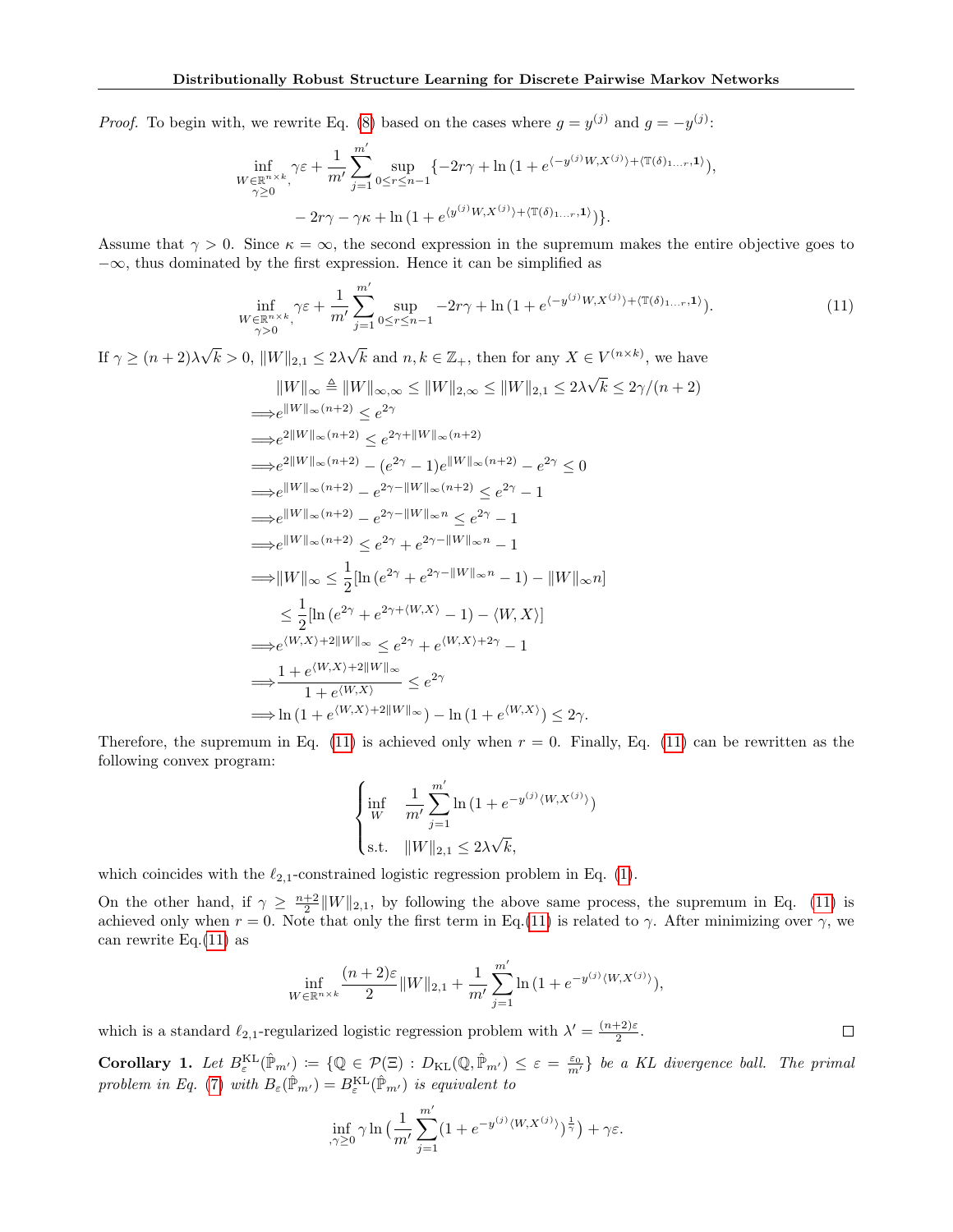*Proof.* The problem we study satisfies Assumption 1 in [Hu and Hong](#page-9-17) [\(2013\)](#page-9-17) because  $\ell(\xi)$  has finite support on Ξ. Substituting  $P_0 = \hat{P}_{m'}$  and  $H(x,\xi) = \ell(y\langle W,X\rangle)$  into Theorem 4 in [Hu and Hong](#page-9-17) [\(2013\)](#page-9-17) leads to our  $\Box$ result.

## D TECHNICAL PROOFS IN SECTION [4](#page-5-2)

**Lemma 1** (Lemma 11 in [Wu et al.](#page-10-1) [\(2019\)](#page-10-1)). Let D be a distribution on  $\mathcal{X} \times \mathcal{Y}$ , where  $\mathcal{X} := \{x \in \mathbb{R}^{n \times k} : ||x||_{2,\infty} \leq$  $X_{2,\infty}$  and  $\mathcal{Y} = \{-1,1\}$ . Let  $\ell : \mathbb{R} \to \mathbb{R}$  be a loss function with Lipschitz constant  $L_{\ell}$ . Define the expected loss as  $\mathcal{L}(w) := \mathbb{E}^{\mathcal{D}} \ell(y \langle w, x \rangle)$  and the empirical loss as  $\hat{\mathcal{L}}(w) := \frac{1}{m} \sum_{i=1}^{m} \ell(y^{(i)} \langle w, x^{(i)} \rangle)$ , where  $\{x^{(i)}, y^{(i)}\}_{i=1}^{m} \stackrel{iid}{\sim} \mathcal{D}$ .  $Define \mathcal{W} := \{w \in \mathbb{R}^{n \times k} : ||w||_{2,1} \leq W_{2,1}\}$ . Then with probability at least  $1 - \rho$  over the draw of m samples, we have that for all  $w \in \mathcal{W}$ ,  $0 < \rho \leq 1$ ,

$$
\mathcal{L}(w)-\hat{\mathcal{L}}(w)\leq 2L_\ell X_{2,\infty}W_{2,1}\sqrt{\frac{6\ln{(n)}}{m}}+L_\ell X_{2,\infty}W_{2,1}\sqrt{\frac{2\ln{(2/\rho)}}{m}}.
$$

Proof. Please refer to Lemma 11 in [Wu et al.](#page-10-1) [\(2019\)](#page-10-1) for the proof.

**Proposition 1.** Assume that  $(\Xi, d)$  is a Banach space,  $\mathcal{P}_p(\Xi)$  is the space of Borel probability measures on  $\Xi$ with finite p-th moment for  $p \geq 1$ ,  $\hat{P}_m \in \mathcal{P}_p(\Xi)$  is the empirical measure for some  $\mathbb{P} \in \mathcal{P}_p(\Xi)$ ,  $\mathcal{A} = B_{\varepsilon}^{W_p}(\hat{P}_m)$ is a type-p Wasserstein ball centered at  $\hat{P}_m$  with radius  $\varepsilon$ , F is a space of closed convex functions  $f : \Xi \to \mathbb{R}_+$ with  $\text{lip}_d(f) < \infty$ . Let  $\hat{f}$  be a minimizer of the DRO problem in Eq. [\(6\)](#page-3-0) and  $f^*$  be a minimizer of the stochastic optimization problem in Eq. [\(5\)](#page-3-1), we have

$$
\int_{\Xi} \widehat{f}(\xi) \mathbb{P}(\mathrm{d}\xi) - \int_{\Xi} f^*(\xi) \mathbb{P}(\mathrm{d}\xi) \leq \varepsilon \mathrm{lip}_d(f^*) + 2 \sup_{f \in \mathcal{F}} |\int_{\Xi} f(\xi) \mathbb{P}(\mathrm{d}\xi) - \int_{\Xi} f(\xi) \widehat{\mathbb{P}}_m(\mathrm{d}\xi)|.
$$

*Proof.* To avoid clutter of notations, we define  $B(\mathbb{P}) \coloneqq B_{\varepsilon}^{W_p}(\mathbb{P})$ .

According to Theorem 1 in [Cranko et al.](#page-9-22) [\(2020\)](#page-9-22), the following relation holds for any  $f \in \mathcal{F}$  and a fixed  $\mathbb{P} \in \mathcal{P}_p(\Xi)$ :

$$
\int_{\Xi} f(\xi) \mathbb{P}(\mathrm{d}\xi) \leq \sup_{\mathbb{Q} \in B(\mathbb{P})} \int_{\Xi} f(\xi) \mathbb{Q}(\mathrm{d}\xi) \leq \int_{\Xi} f(\xi) \mathbb{P}(\mathrm{d}\xi) + \varepsilon \mathrm{lip}_d(f).
$$

Note that we are given a worst-case risk minimizer  $\hat{f}$  defined as

$$
\hat{f} \in \arg\inf_{f \in \mathcal{F}} \sup_{\mathbb{Q} \in B(\hat{\mathbb{P}}_m)} \int_{\Xi} f(\xi) \mathbb{Q}(\mathrm{d}\xi),
$$

and a true risk minimizer  $f^*$  defined as

$$
f^* \in \arg\inf_{f \in \mathcal{F}} \int_{\Xi} f(\xi) \mathbb{P}(\mathrm{d}\xi).
$$

$$
\Box
$$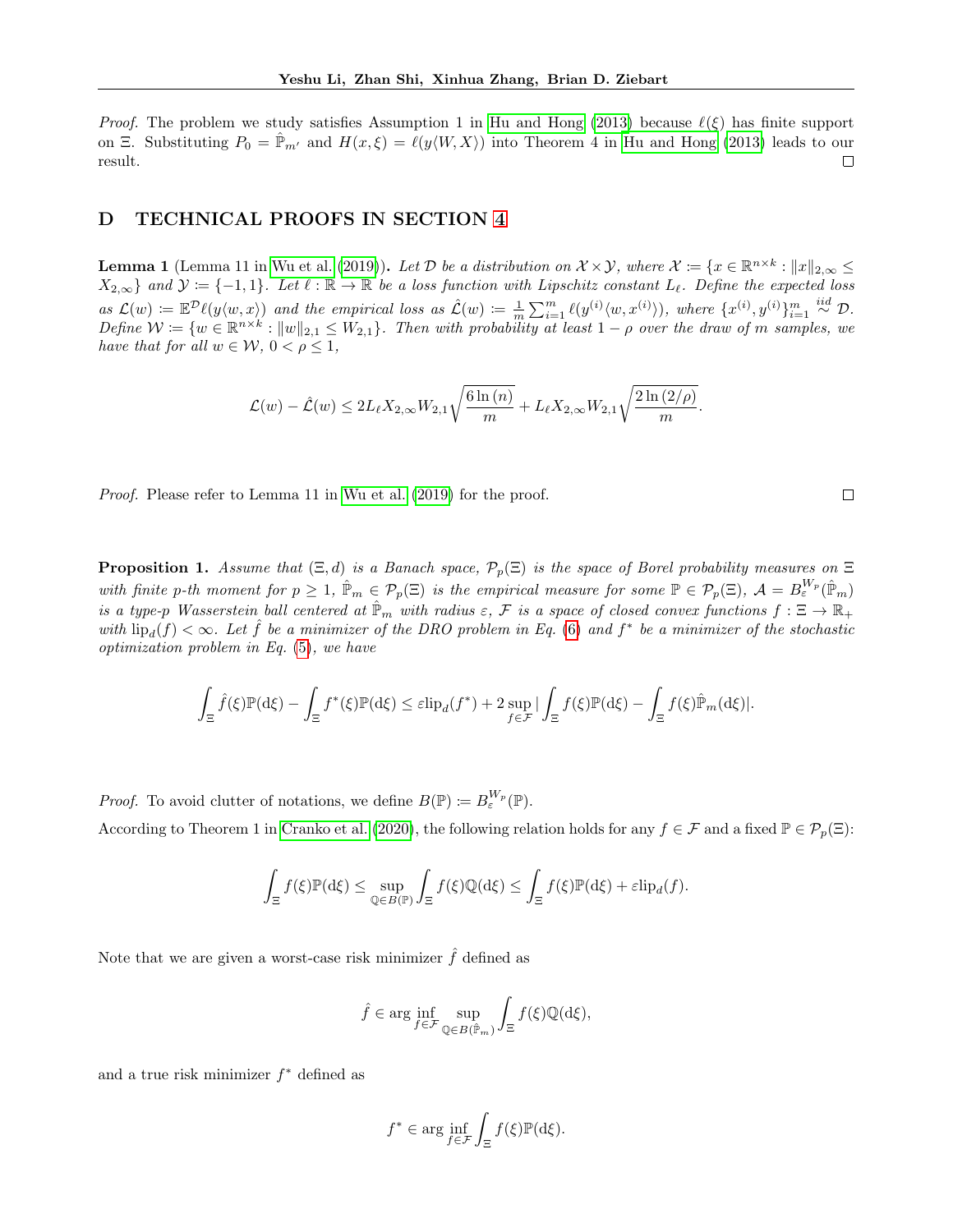As a result of uniform boundedness, we have

$$
\begin{split}\n&\left|\int_{\Xi}\hat{f}(\xi)\mathbb{P}(\mathrm{d}\xi)-\int_{\Xi}f^{*}(\xi)\mathbb{P}(\mathrm{d}\xi)\right| \\
&=\int_{\Xi}\hat{f}(\xi)\mathbb{P}(\mathrm{d}\xi)-\int_{\Xi}f^{*}(\xi)\mathbb{P}(\mathrm{d}\xi) \\
&=\int_{\Xi}\hat{f}(\xi)\mathbb{P}(\mathrm{d}\xi)-\sup_{\mathbb{Q}\in B(\hat{\mathbb{P}}_{m})}\int_{\Xi}\hat{f}(\xi)\mathbb{Q}(\mathrm{d}\xi)+\sup_{\mathbb{Q}\in B(\hat{\mathbb{P}}_{m})}\int_{\Xi}\hat{f}(\xi)\mathbb{Q}(\mathrm{d}\xi) \\
&- \sup_{\mathbb{Q}\in B(\hat{\mathbb{P}}_{m})}\int_{\Xi}f^{*}(\xi)\mathbb{Q}(\mathrm{d}\xi)+\sup_{\mathbb{Q}\in B(\hat{\mathbb{P}}_{m})}\int_{\Xi}f^{*}(\xi)\mathbb{Q}(\mathrm{d}\xi)-\int_{\Xi}f^{*}(\xi)\mathbb{P}(\mathrm{d}\xi) \\
&\leq \int_{\Xi}\hat{f}(\xi)\mathbb{P}(\mathrm{d}\xi)-\sup_{\mathbb{Q}\in B(\hat{\mathbb{P}}_{m})}\int_{\Xi}\hat{f}(\xi)\mathbb{Q}(\mathrm{d}\xi)+\sup_{\mathbb{Q}\in B(\hat{\mathbb{P}}_{m})}\int_{\Xi}f^{*}(\xi)\mathbb{Q}(\mathrm{d}\xi)-\int_{\Xi}f^{*}(\xi)\mathbb{P}(\mathrm{d}\xi) \\
&\leq \int_{\Xi}\hat{f}(\xi)\mathbb{P}(\mathrm{d}\xi)-\int_{\Xi}\hat{f}(\xi)\hat{\mathbb{P}}_{m}(\mathrm{d}\xi)+\int_{\Xi}f^{*}(\xi)\hat{\mathbb{P}}_{m}(\mathrm{d}\xi)+\varepsilon\mathrm{lip}_{d}(f^{*})-\int_{\Xi}f^{*}(\xi)\mathbb{P}(\mathrm{d}\xi) \\
&\leq\mathrm{clip}_{d}(f^{*})+2\sup_{f\in\mathcal{F}}\int_{\Xi}f(\xi)\mathbb{P}(\mathrm{d}\xi)-\int_{\Xi}f(\xi)\hat{\mathbb{P}}_{m}(\mathrm{d}\xi)].\n\end{split}
$$

**Theorem 3.** Given that:  $\mathcal{D}(\mathcal{W}, \Theta)$  is an unknown pairwise Markov network with n variables, alphabet size k, dependency graph  $\mathcal{G}$ ; that Assumptions [1](#page-2-0) and [2](#page-2-1) hold; that  $||W||_{2,1} \leq 2\lambda\sqrt{k}$  in Eq. [\(7\)](#page-4-0); that  $W^{(ij)} \in \mathcal{W}$  is the true weight matrix; and that  $\hat{W}^{(ij)}$  is the estimated weight matrix from Eq. [\(8\)](#page-4-2) with the Wasserstein ambiguity set and properly centered (Section [2.2\)](#page-2-3), then, for any  $\rho \in (0,1]$ ,  $\omega > 0$ ,  $n \in \mathbb{Z}_+$  and  $i \neq j \in [n]$ , if the number of *i.i.d.* samples satisfies  $m = O(\frac{\lambda^2 k^4 e^{14\lambda} (\varepsilon_0^2 + \ln \frac{n k}{\rho})}{\omega^4})$ , with probability at least  $1 - \rho$ , the following bound holds:

 $||W^{(ij)} - \hat{W}^{(ij)}||_{\infty,\infty} \leq \omega.$ 

Let  $\omega < \frac{\eta}{2}$  and  $\hat{\mathcal{G}}$  be reconstructed via thresholding in Eq. [\(4\)](#page-3-2). Now if  $m = O(\frac{\lambda^2 k^4 e^{14\lambda} (\varepsilon_0^2 + \ln \frac{n k}{\rho})}{\eta^4})$ , with probability  $1 - \rho$ , we have  $\mathcal{G} = \hat{\mathcal{G}}$ .

*Proof.* We use P to denote the true distribution and  $\hat{P}_{m'}$  to represent the empirical distribution. Define  $\ell_W(\xi) \coloneqq$  $\ell(y\langle W,[x_1^{\intercal}% \infty, x_2^{\intercal}]$  $_{1...i-1,*}^{\intercal},v^{(1)\intercal},x_{i.}^{\intercal}$  $\left\{\mathsf{I}_{i...n-1,*}\right\}$  $\left.\mathsf{I}\right\}$ ).

We follow the proof of Theorem 2 in [Wu et al.](#page-10-1) [\(2019\)](#page-10-1) by starting with upper bounding the excess true risk.

By Assumption [2,](#page-2-1) we have  $\|\bar{W}\|_{2,1} \leq 2\lambda\sqrt{k}$  for all  $i \in [n], \alpha \neq \beta \in [k]$ , where  $\bar{W}$  is defined in Fact [1](#page-2-6) based on the true weight matrices W. By the assumptions stated in this theorem,  $\hat{W}^{(i\alpha\beta)}$  in Eq. [\(7\)](#page-4-0) should also satisfy  $\|\hat{W}^{(i\alpha\beta)}\|_{2,1} \leq 2\lambda\sqrt{k}$ . The one-hot matrices  $\overline{Z}$  in Fact [1](#page-2-6) and X in Eq. [\(7\)](#page-4-0) satisfy  $\|\overline{Z}\|_{2,\infty} \leq 1$ ,  $\|X\|_{2,\infty} \leq 1$  by definition. The logistic loss function  $\ell(\cdot)$  has a Lipschitz constant of 1.

According to Lemma [1,](#page-5-3) for all  $W \in \mathbb{R}^{n \times k}$  that satisfy  $||W||_{2,1} \leq 2\lambda$ √  $k,$ 

$$
\mathbb{P}^{m'}\left\{\mathbb{E}^{\mathbb{P}}[\ell_{W}(\xi)] - \mathbb{E}^{\hat{\mathbb{P}}_{m'}}[\ell_{W}(\xi)] \le 2\lambda\sqrt{k}(2\sqrt{\frac{6\ln(n)}{m'}} + \sqrt{\frac{2\ln(2/\rho)}{m'}})\right\} \ge 1 - \rho.
$$
\n(12)

Define  $W^{(i\alpha\beta)} \in \mathbb{R}^{n \times k}$  as  $W_{i*}^{(i\alpha\beta)} \coloneqq [\theta_{\alpha}^{(i)} - \theta_{\beta}^{(i)}]$  $[\phi_{\beta}^{(i)}, 0^{\dagger}],$  and  $W_{j*}^{(i\alpha\beta)} \coloneqq W_{\alpha*}^{(ij)} - W_{\beta*}^{(ij)}$  $\beta_{\beta*}^{(ij)}$  for  $j \neq i \in [n]$ . Recall that  $\hat{W}^{(i\alpha\beta)}$  is a minimizer of Eq. [\(7\)](#page-4-0) with a Wasserstein ball:

<span id="page-17-0"></span>
$$
\hat{W}^{(i\alpha\beta)}\in \arg\inf_{W\in\mathbb{R}^{n\times k}}\sup_{\mathbb{Q}\in {\cal B}^{W_1}_{\varepsilon}(\hat{\mathbb{P}}_{m'})}\mathbb{E}^{\mathbb{Q}}[\ell_W(\xi)].
$$

By Proposition [1,](#page-5-0)

$$
\mathbb{E}^{\mathbb{P}}[\ell_{\hat{W}^{(i\alpha\beta)}}(\xi)] - \mathbb{E}^{\mathbb{P}}[\ell_{W^{(i\alpha\beta)}}(\xi)] \leq 2\lambda\sqrt{k}\varepsilon + 2 \sup_{W:\|W\|_{2,1}\leq 2\lambda\sqrt{k}} |\mathbb{E}^{\mathbb{P}}[\ell_{W}(\xi)] - \mathbb{E}^{\hat{\mathbb{P}}_{m'}}[\ell_{W}(\xi)]|,
$$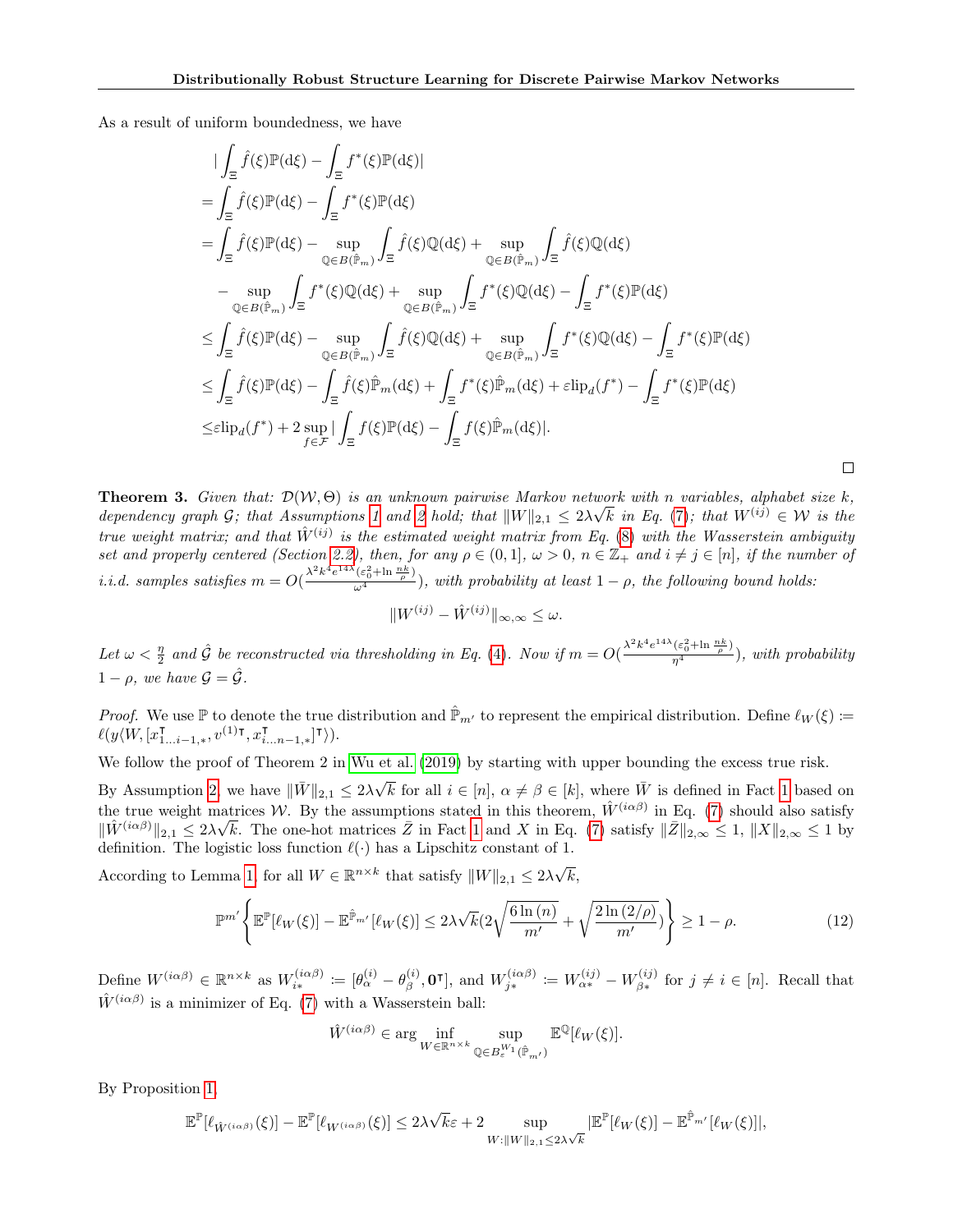which can be combined with Eq. [\(12\)](#page-17-0) and the definition  $\varepsilon = \varepsilon_0/$  $\sqrt{m'}$ , yielding

$$
\mathbb{P}^{m'}\Bigg\{\mathbb{E}^{\mathbb{P}}[\ell_{\hat{W}^{(i\alpha\beta)}}(\xi)] - \mathbb{E}^{\mathbb{P}}[\ell_{W^{(i\alpha\beta)}}(\xi)] \leq 2\lambda\sqrt{k}(\frac{\varepsilon_0}{\sqrt{m'}} + 4\sqrt{\frac{6\ln(n)}{m'}} + 2\sqrt{\frac{2\ln(2/\rho)}{m'}})\Bigg\}
$$
  
\n
$$
\geq 1 - \rho.
$$

Therefore, there exists a global constant  $C > 0$  such that if  $m' = \frac{C\lambda^2 k(\varepsilon_0^2 + \ln \frac{2n}{\rho})}{4\omega^2}$ , with probability at least  $1 - \rho$ ,

$$
\mathbb{E}^{\mathbb{P}}[\ell_{\hat{W}^{(i\alpha\beta)}}(\xi)] - \mathbb{E}^{\mathbb{P}}[\ell_{W^{(i\alpha\beta)}}(\xi)] \leq 2\omega.
$$

Using Lemma 9 and Lemma 10 in [Wu et al.](#page-10-1) [\(2019\)](#page-10-1), if the number of samples satisfies  $m' = O(\frac{\lambda^2 k (\varepsilon_0^2 + \ln \frac{n}{\rho})}{\omega^2})$ , with probability at least  $1 - \rho$ ,

$$
\mathbb{E}^{\mathbb{P}}[\sigma(\langle W^{(i\alpha\beta)}, x \rangle) - \sigma(\langle \hat{W}^{(i\alpha\beta)}, x \rangle)]^{2} \leq \mathbb{E}^{\mathbb{P}}D_{\text{KL}}(\sigma(\langle W^{(i\alpha\beta)}, x \rangle) \parallel \sigma(\langle \hat{W}^{(i\alpha\beta)}, x \rangle))/2 \leq \frac{1}{2}(\mathbb{E}^{\mathbb{P}}[\ell_{\hat{W}^{(i\alpha\beta)}}(\xi)] - \mathbb{E}^{\mathbb{P}}[\ell_{W^{(i\alpha\beta)}}(\xi)]) \leq \omega.
$$

Now fix some  $i \in [n], \alpha \neq \beta \in [k]$ . Denote by  $m^{(i\alpha\beta)}$  the number of samples in which  $\bar{z}_i^j \in {\alpha, \beta}$ . Recall that  $U^{(i\alpha\beta)}$ , the centered version of  $\hat{W}^{(i\alpha\beta)}$ , satisfies  $\langle \hat{W}^{(i\alpha\beta)}, x \rangle = \langle U^{(i\alpha\beta)}, x \rangle$ . As a result, if  $m^{(i\alpha\beta)} = O(\frac{\lambda^2 k(\varepsilon_0^2 + \ln \frac{n}{\rho})}{\omega^2})$ , with probability at least  $1 - \rho$ ,

$$
\mathbb{E}^{\mathbb{P}}[\sigma(\langle W^{(i\alpha\beta)}, x \rangle) - \sigma(\langle U^{(i\alpha\beta)}, x \rangle)]^{2} \leq \omega.
$$

By Definition 3 in [Wu et al.](#page-10-1) [\(2019\)](#page-10-1), a distribution  $\mathcal D$  is  $\delta$ -unbiased if its conditional probability of a variable given the others is bounded away from 0 by at least  $\delta$ .

By Lemma 4 and Lemma 7 in [Wu et al.](#page-10-1) [\(2019\)](#page-10-1), we know that  $Z \sim \mathcal{D}$  is δ-unbiased with  $\delta = e^{-2\lambda(\mathcal{D})/k}$ , and so is  $Z_{-i}$  conditioned on  $Z_i \in \{\alpha, \beta\}$ . Applying Lemma 6 in [Wu et al.](#page-10-1) [\(2019\)](#page-10-1), if  $m^{(i\alpha\beta)} = O(\frac{\lambda^2 k^3 e^{12\lambda} (\varepsilon_0^2 + \ln \frac{n}{\rho'})}{\omega^4})$  the following inequality holds with probability at least  $1 - \rho'$ :

$$
||W^{(i\alpha\beta)} - U^{(i\alpha\beta)}||_{\infty,\infty} \le \omega
$$
  
\n
$$
\implies |W_{\alpha b}^{(ij)} - W_{\beta b}^{(ij)} - U_{jb}^{(i\alpha\beta)}| \le \omega, \forall j \ne i \in [n], b \in [k].
$$

Since  $Z \sim \mathcal{D}$  is δ-unbiased, we have  $\mathbb{P}[Z_i \in \{\alpha, \beta\}] \geq 2\delta$ . By the Chernoff bound, if the total number of samples satisfies  $m = O(\frac{1}{\delta}(m^{(i\alpha\beta)} + \log(\frac{1}{\rho'})),$  with probability at least  $1-\rho''$ , we have  $m^{(i\alpha\beta)}$  samples for the fixed  $i \in [n],$  $\alpha \neq \beta \in [k].$ 

Now set  $\rho' = \rho'' = \frac{\rho}{2nk^2}$  and take a union bound over all  $\alpha \neq \beta \in [k]$ , then with probability at least  $1 - \frac{\rho}{n}$  and  $m = O(\frac{\lambda^2 k^4 e^{14\lambda} (\varepsilon_0^2 + \ln \frac{n k}{\rho})}{\omega^4}),$  we have

$$
|W_{\alpha b}^{(ij)} - W_{\beta b}^{(ij)} - U_{jb}^{(i\alpha\beta)}| \le \omega, \forall j \ne i \in [n], b \in [k], \alpha \ne \beta \in [k].
$$

Because  $W^{(ij)}$  are centered, summing the above equalities for all  $\beta \in [k]$  leads to

$$
|W_{\alpha b}^{(ij)} - \frac{1}{k} \sum_{\beta \in [k]} U_{jb}^{(i\alpha\beta)}| \le \omega, \forall j \ne i \in [n], b, \alpha \in [k]
$$
  
\n
$$
\implies |W_{\alpha b}^{(ij)} - \hat{W}_{\alpha b}^{(ij)}| \le \omega, \forall j \ne i \in [n], b, \alpha \in [k]
$$
  
\n
$$
\implies ||W_{\alpha b}^{(ij)} - \hat{W}_{\alpha b}^{(ij)}||_{\infty, \infty} \le \omega, \forall j \ne i \in [n],
$$